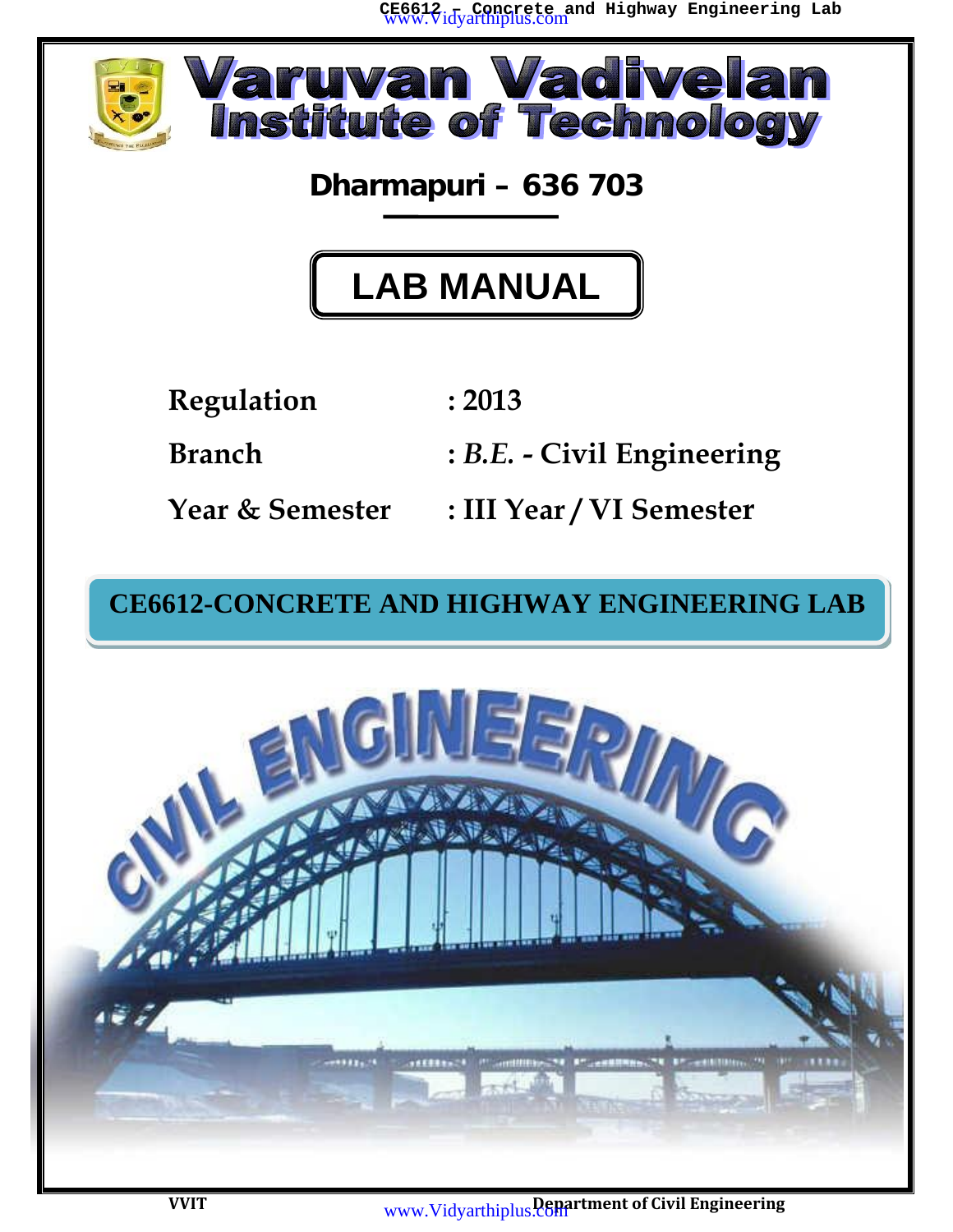## **ANNA UNIVERSITY CHENNAI**

## **REGULATION -2013**

## **CE6612-CONCRETE AND HIGHWAY ENGINEERING LABORATORY**

## **LIST OF EXPERIMENTS**

#### **TEST ON FRESH CONCRETE**

- 1. SLUMP CONE TEST
- 2. FLOW TABLE
- 3. COMPACTION FACTOR
- 4. VEE BEE TEST

## **TEST ON HARDENED CONCRETE**

- 1. COMPRESSIVE STRENGTH CUBE & CYLINDER
- 2. FLEXTURE TEST
- 3. MODULUS OF ELASTICS

## **TEST ON BITUMEN**

- 1. PENETRATION
- 2. SOFTENING POINT
- 3. DUCTILITY
- 4. VISCOSITY
- 5. ELASTIC RECOVERY
- 6. STORAGE STABILITY

## **TEST ON AGGREGATES**

- 1. STRIPPING
- 2. SOUNDNESS
- 3. PROPORTIONING OF AGGREGATES
- 4. WATER ABSORPTION

## **TESTS ON BITUMINOUS MIXES**

- 1. DETERMINATION OF BINDER CONTENT
- 2. MARSHALL STABILITY AND FLOW VALUES
- 3. SPECIFIC GRAVITY
- 4. DENSITY

## **TOTAL HOURS =60 HOURS**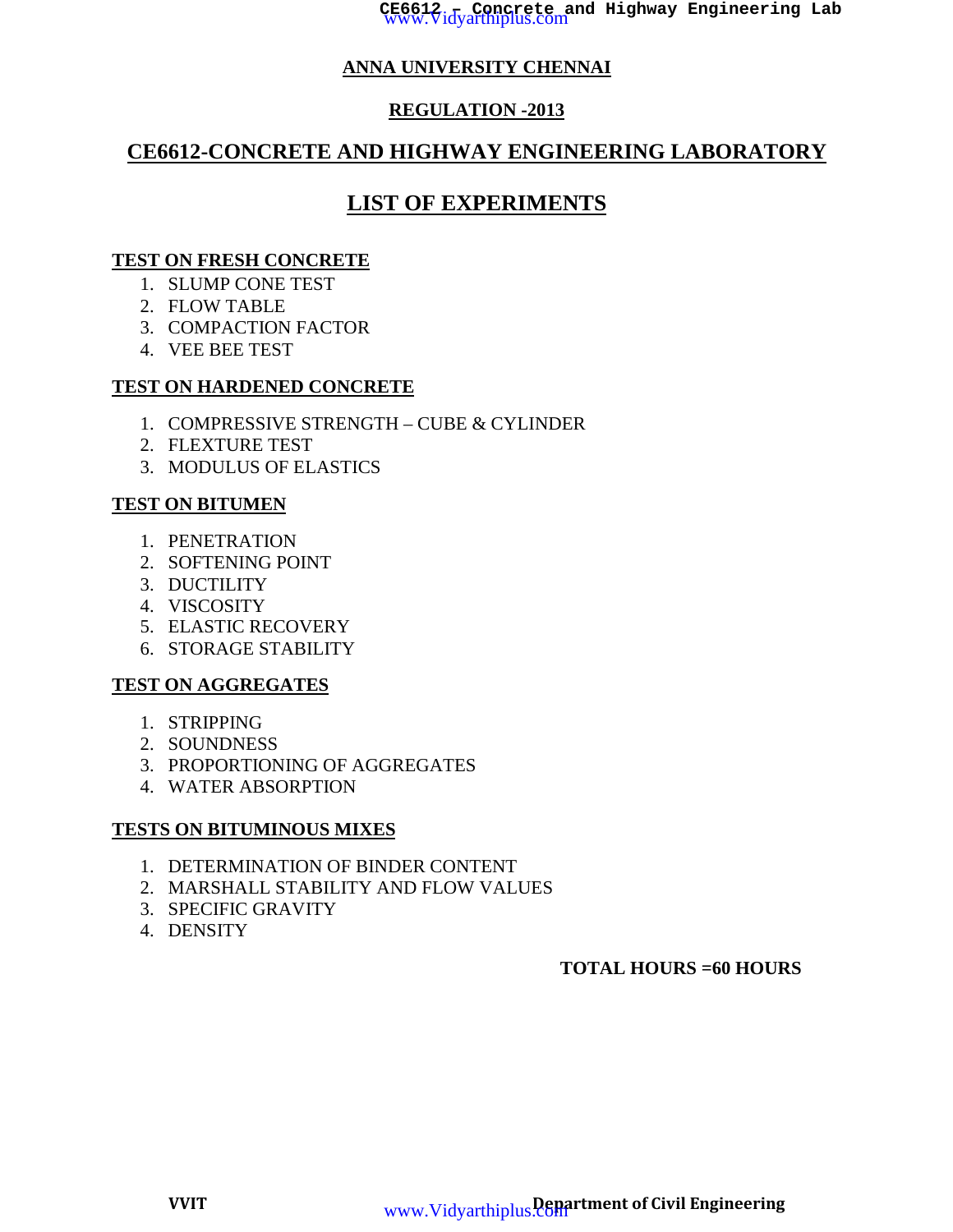**EX.NO** DATE NAME OF THE EXPERIMENT STAFF REMARKS **SIGNATURE TESTS ON CONCRETE** 1 Determine the Workability of Concrete using Slump cone Apparatus 2 Determine the Workability of Concrete using Flow Table Apparatus 2 Determine the Workability of Concrete using Compaction Factor Apparatus <sup>4</sup> Determine the Workability of Concrete using Vee Bee Consistometer Apparatus 5 Determine the Compressive Strength on concrete by using (a) Cube (b) cylinder  $\begin{array}{c|c}\n6 & \text{Determine the Flexural Strength on} \\
\end{array}$ Concrete

## **INDEX**

## **TESTS ON AGGREGATE**

| 7  | Elongation index of Aggregate |  |
|----|-------------------------------|--|
| 8  | Flakiness index of aggregate  |  |
| 9  | Impact test                   |  |
| 10 | Abrasion test                 |  |
| 11 | Water absorption test         |  |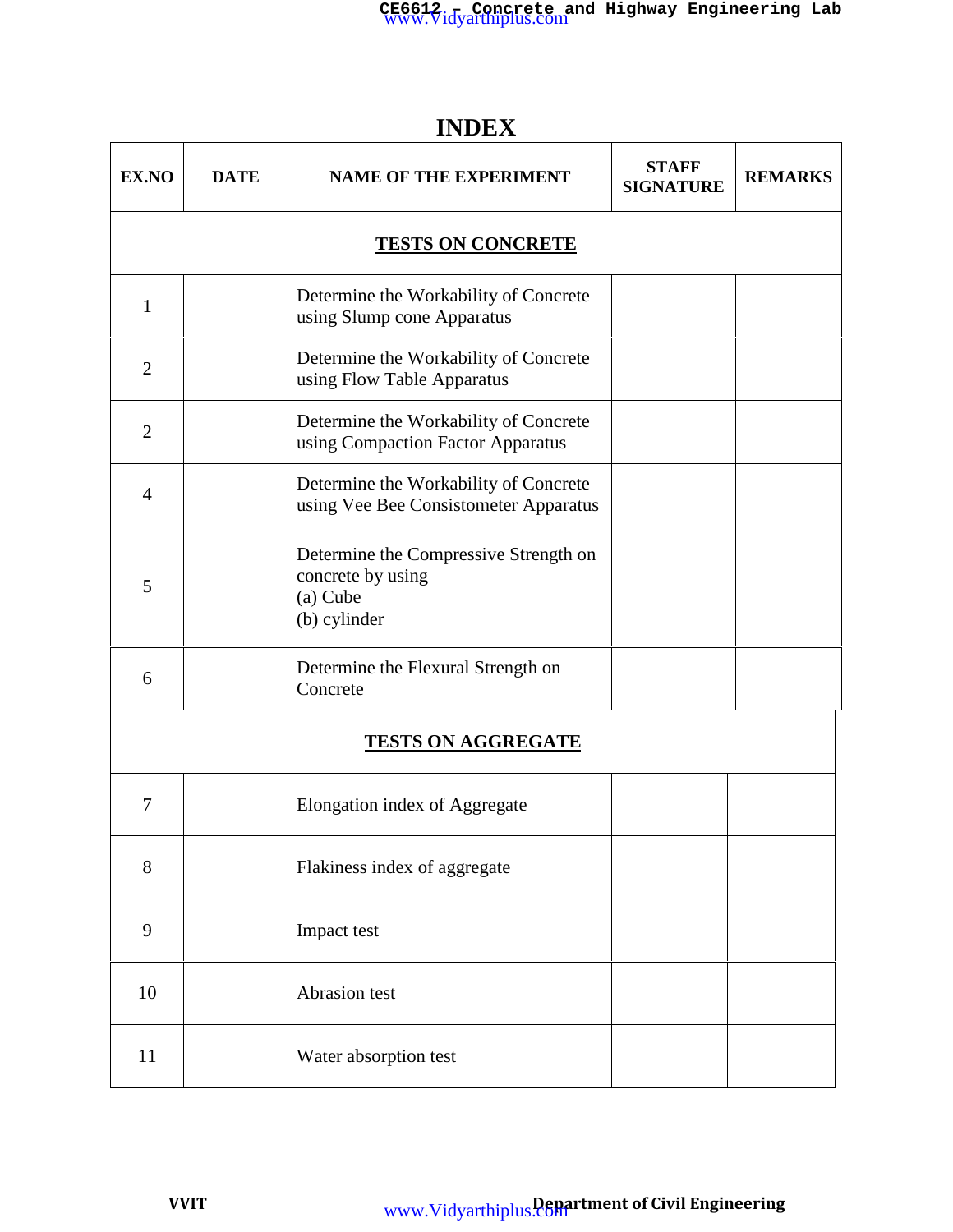| <u>TESTS ON BITUMEN</u> |                                                                                  |                                                     |  |  |  |
|-------------------------|----------------------------------------------------------------------------------|-----------------------------------------------------|--|--|--|
| EX.NO                   | <b>STAFF</b><br><b>DATE</b><br><b>NAME OF THE EXPERIMENT</b><br><b>SIGNATURE</b> |                                                     |  |  |  |
| 12                      |                                                                                  | Flash and Fire point test                           |  |  |  |
| 13                      |                                                                                  | Determine the test on Specific Gravity              |  |  |  |
| 14                      |                                                                                  | Determination of penetration value                  |  |  |  |
| 15                      |                                                                                  | Determination of softening point test               |  |  |  |
| 16                      |                                                                                  | Determination of ductility of bitumen               |  |  |  |
| 17                      |                                                                                  | Determination of viscosity                          |  |  |  |
| 18                      |                                                                                  | Determination of bitumen by centrifuge<br>extractor |  |  |  |
| 19                      |                                                                                  | Determination of bitumen by marshall<br>method      |  |  |  |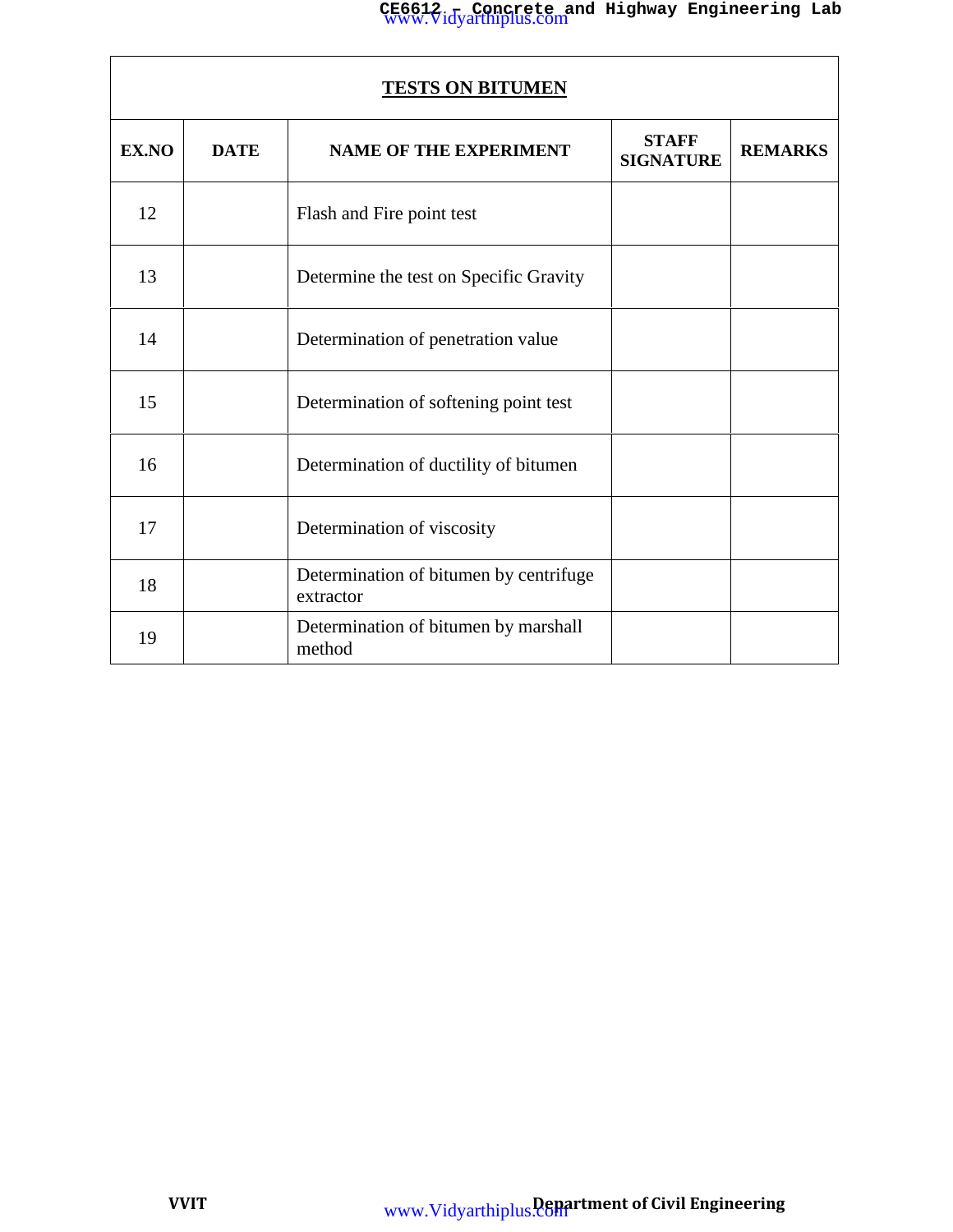#### **INTRODUCTION**

#### **CONCRETE:**

Concrete is a composite material which is made up of a filler and a binder. Typical concrete is a mixture of fine aggregate (sand), coarse aggregate (rock), cement, and water.

## **Under no circumstances should the word "cement" be used to refer to the composite product "concrete".**

Portland cement, so named for its color similarity with limestone near Portland England, is composed primarily of four complex compounds: tricalcium silicate, declaim silicate, tricalcium aluminate, and tetracalcium aluminoferrite.

#### **WATER**

Water is the key ingredient, which when mixed with cement, forms a paste that binds the aggregate together. The water causes the hardening of concrete through a process called hydration. Hydration is a chemical reaction in which the major compounds in cement form chemical bonds with water molecules and become hydrates or hydration products. Details of the hydration process are explored in the next section. The water needs to be pure, typically drinkable, in order to prevent side reactions from occurring which may weaken the concrete or otherwise interfere with the hydration process.

The role of water is important because the water to cement ratio is the most critical factor in the production of "perfect" concrete. Too much water reduces concrete strength, while too little will make the concrete unworkable. Concrete needs to be workable so that it may be consolidated and shaped into different forms (i.e.. walls, domes, etc.). Because concrete must be both strong and workable, a careful balance of the cement to water ratio is required when making concrete.

#### **AGGREGATES**

Aggregates are chemically inert, solid bodies held together by the cement. Aggregates come in various shapes, sizes, and materials ranging from fine particles of sand to large, coarse rocks. Because cement is the most expensive ingredient in making concrete, it is desirable to minimize the amount of cement used. 70 to 80% of the volume of concrete is aggregate in order to keep the cost of the concrete low. The selection of an aggregate is determined, in part, by the desired characteristics of the concrete. For example, the density of concrete is determined by the density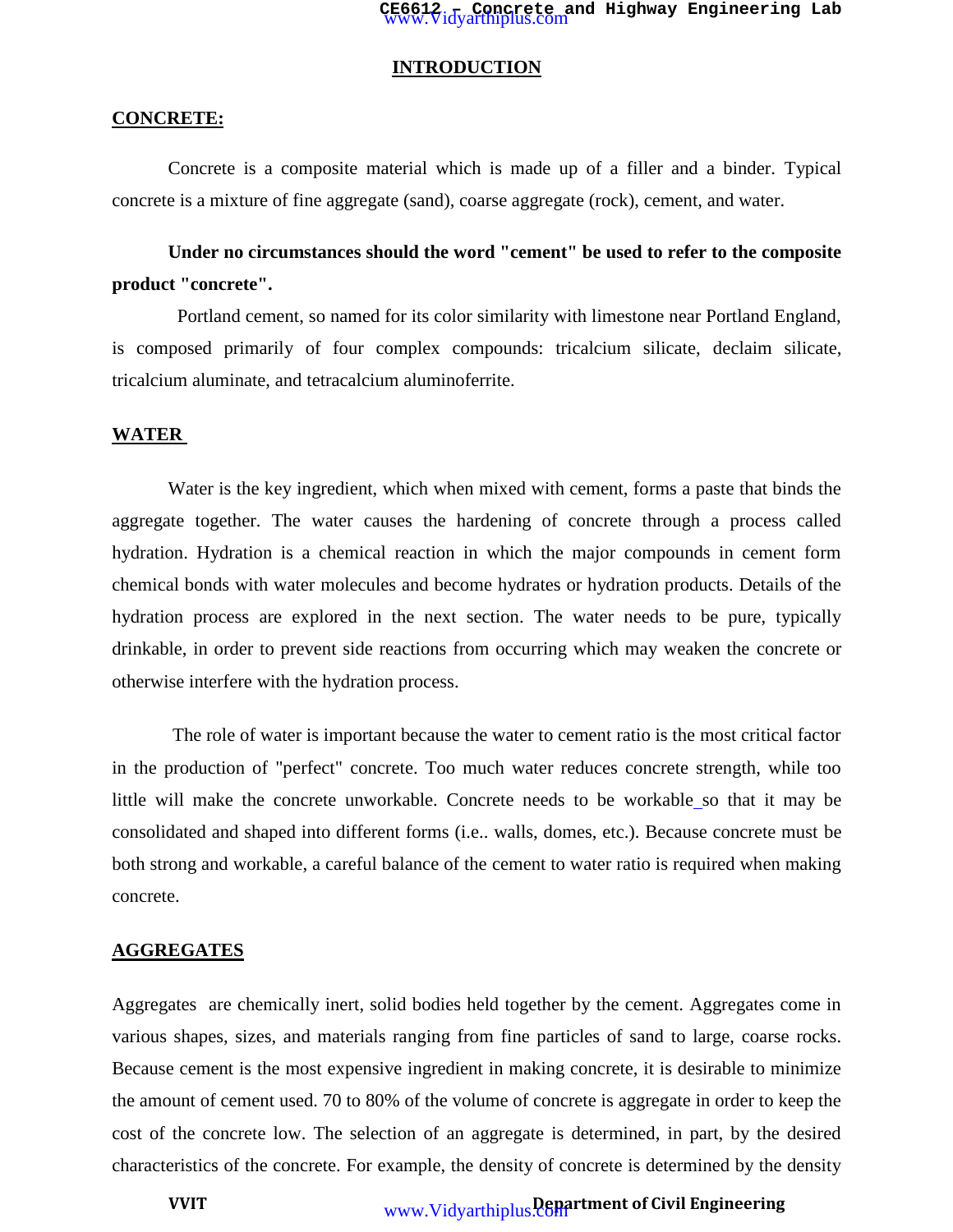of the aggregate. Soft, porous aggregates can result in weak concrete with low wear resistance, while using hard aggregates can make strong concrete with a high resistance to abrasion.

## **PROPERTIES OF CONCRETE**

Concrete has many properties that make it a popular construction material. The correct proportion of ingredients, placement, and curing are needed in order for these properties to be optimal.

- Water-cement ratio is by far the most important factor.
- The age of the cured concrete is also important. Concrete gradually builds strength after mixing due to the chemical interaction between the cement and the water. It is normally tested for its 28 day strength, but the strength of the concrete may continue to increase for a year after mixing.
- Character of the cement, curing conditions, moisture, and temperature. The greater the period of moist storage (100% humidity) and the higher the temperature, the greater the strength at any given age.
- Air entrainment, the introduction of very small air voids into the concrete mix, serves to greatly increase the final product's resistance to cracking from freezing-thawing cycles. Most outdoor structures today employ this technique.

## **HIGHWAY MATERIALS**

- Soil Definition (Engineering)
	- "refers to all unconsolidated material in the earth's crust, all material above the bedrock"
		- mineral particles (gravel, sand, silt, clay)
		- organic material (top soil, marshes)
- **Aggregates** 
	- mineral particles of a soil
	- specifically, granular soil group
		- gravel, sand, silt
- Granular Soil Group (Aggregates)
	- Physical weathering
		- action of frost, water, wind, glaciers, plant/animals
		- particles transported by wind, water, ice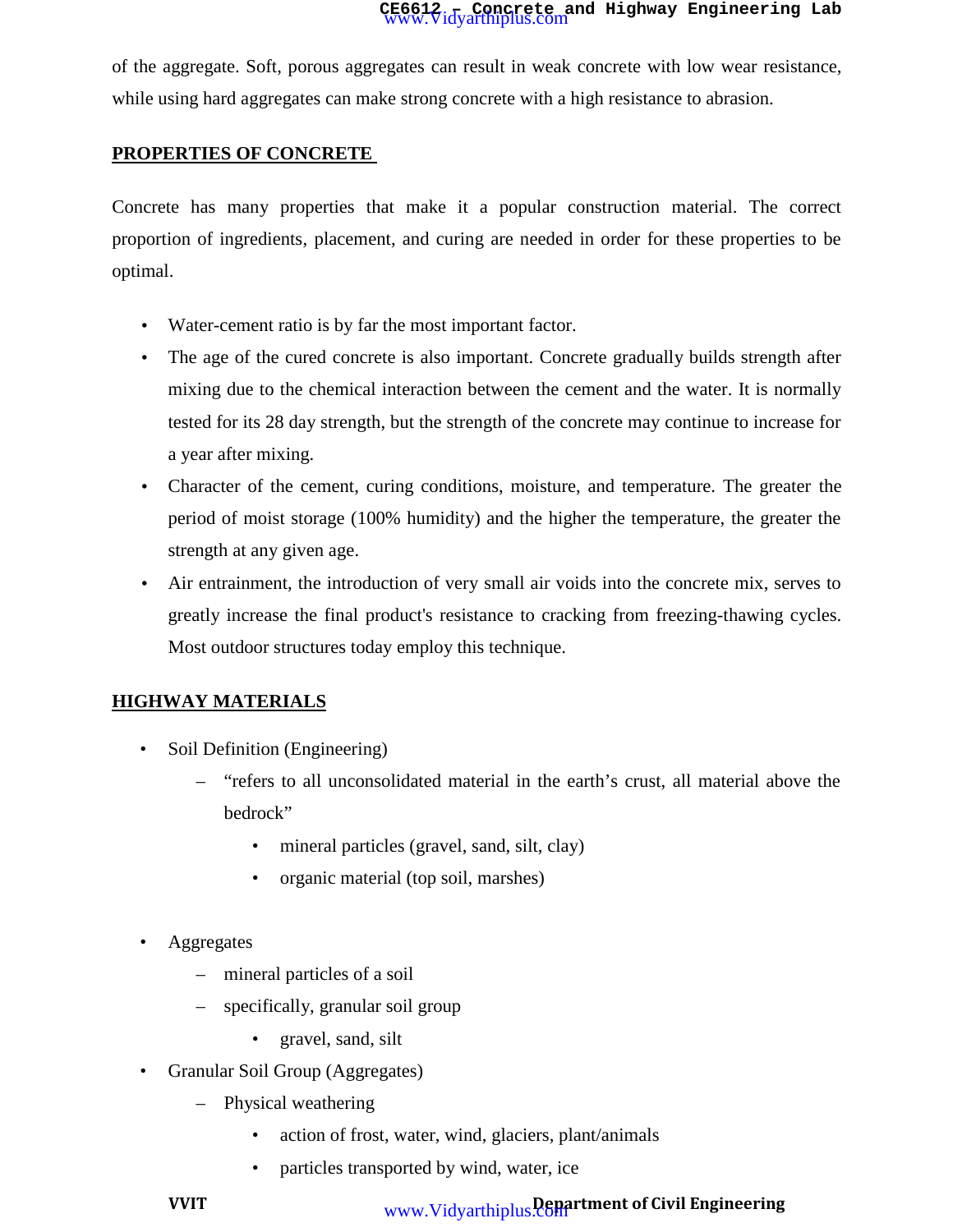- soils formed are called granular soil type
- "grains are similar to the original bedrock"
- Larger grain sizes than clays
- Particles tend to be more or less spheres/cubes
- Bound water is small compared to overall mass
- Crushed Rock
	- Metamorphic Rocks
	- Igneous or Sedimentary rocks that have been metamorphosed due to intense heat and pressure
		- Slate shale
		- Marble limestone
		- Quartzite sandstone
		- Gneiss granite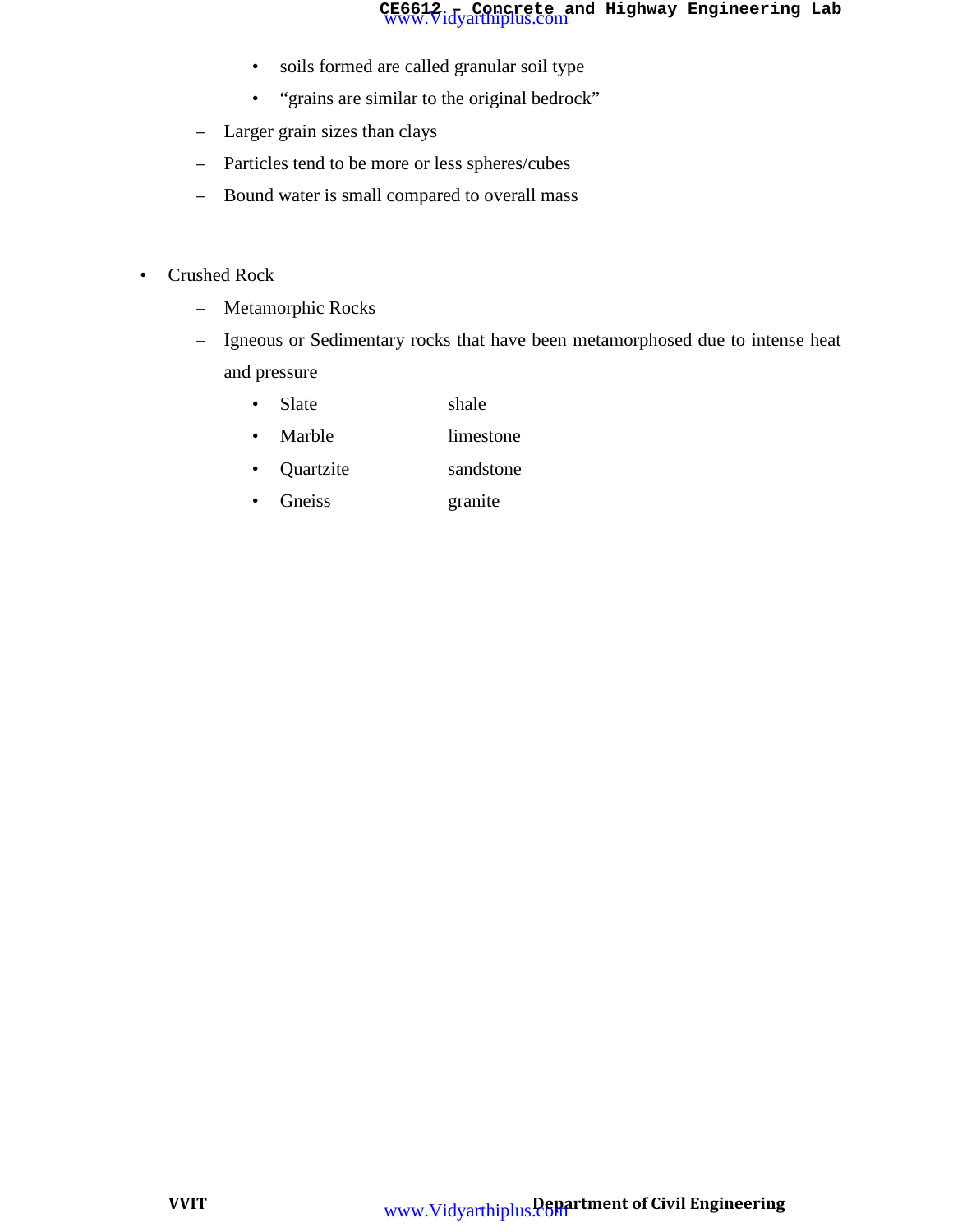#### **EX NO:1**

**DATE:**

## **SLUMP CONE TEST**

#### **AIM:**

To measure the consistency of concrete by using slump cone

#### **APPARATUS REQUIRED:**

Slump cone, tamping rod, metallic sheet.

#### **PROCEDURE.**

- 1. The internal surface of the mould is thoroughly cleaned and freed from superfluous moisture and adherence of any old set concrete before commencing test.
- 2. The mould is placed on a smooth, horizontal rigid and non absorbent surface.
- 3. The mould is then filled in four layers each **approximately 1/4** of the height of the mould.
- 4. Each layer is tamped **25 times** rod taking care to distribute the strokes evenly over the cross section. After the top layer has been rodded, the concrete is struck off level with a trowel and tamping rod.
- 5. The mould is removed from the concrete immediately by raising it slowly and carefully in a vertical direction.
- 6. This allows the concrete to subside. This subside is referred as slump of concrete.
- 7. The difference in level between the height of the mould and that of the highest point of the subsided concrete is measured. This difference in height in mm is taken as slump of concrete.
- 8. The pattern of slump indicates the characteristics of concrete in addition to the slump value. If the concrete slumps evenly it is called true slump. If one of the cone slides down ,it is called shear slump. In case of a shear slump, the slump value is measured as the difference in height between the height of the mould and the average value of the subsidence .

#### **RESULT:**

The slump value of concrete is \_\_\_\_\_\_\_\_\_\_\_\_\_**mm**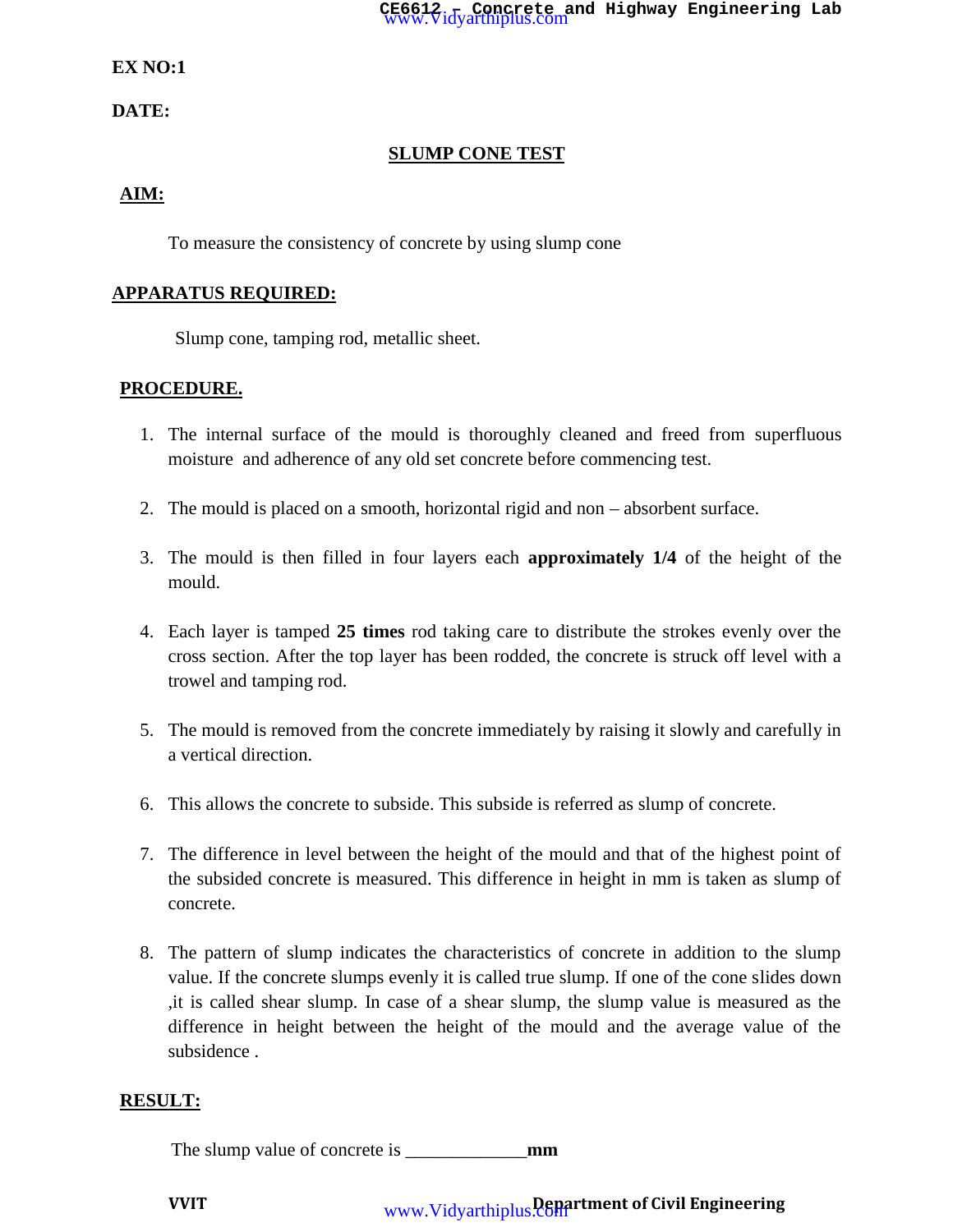**EX NO : 2 DATE :**

#### **FLOW TABLE TEST**

#### **AIM:**

To measure the flow and workability of the concrete by using flow table

#### **APPARATUS REQUIRED:**

Flow table test apparatus

#### **PROCEDURE:**

1. The table top is cleaned of all gritty material and is wetted. The mould is kept on the centre of the table, firmly held and is filed in to layers.

2. Each layer is **rodded 25 times** with a **tamping rod 1.6 cm in diameter and 61** cm long rounded at the lower tamping end.

3. After the top layer is rodded even the excess of concrete which has overflowed the mould is removed.

4. The mould is lifted vertically upward and concrete stands on its own without support. The table is then raised and dropped **12.5 cm 15 times in about 15 seconds.**

5. The diameter of the spread concrete is measured in about **6 directions** to the nearest **5 mm** and the average spread is noted. The flow of concrete is % increase in the average diameter of the spread concrete over the base diameter of the mould.

6. The value could range anything from **0 to 150 percent** .A close look at pattern of spread of concrete can also give a good indication of the characteristics of concrete such as tendency for segregation.



#### **D-**SPREAD DIA METER in mm.

#### **RESULT:**

The flow percent of the concrete is \_\_\_\_\_\_\_\_\_\_\_\_\_\_%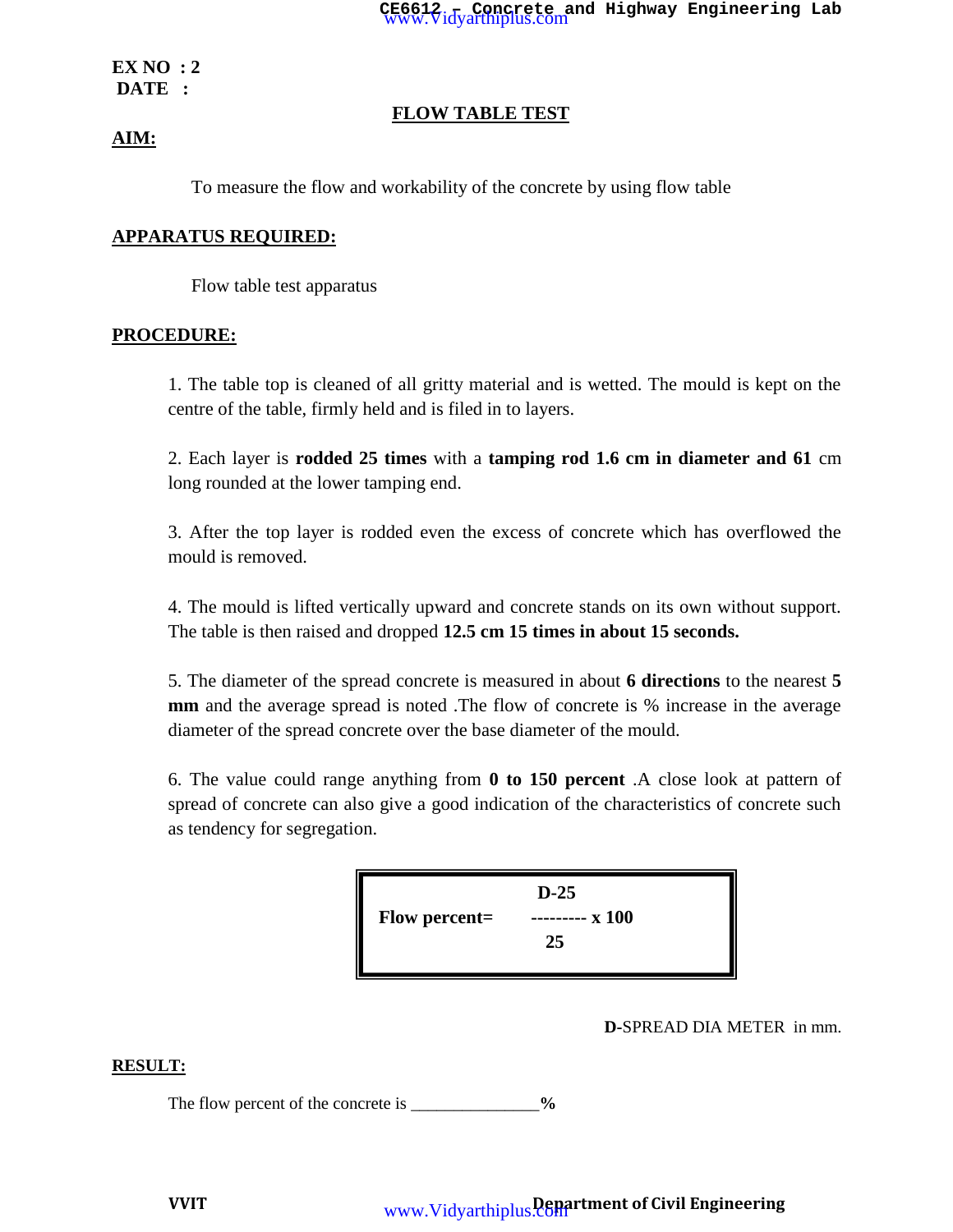## **EX.NO:3 DATE:**

## **COMPACTION FACTOR TEST**

## **AIM:**

To measure the workability of concrete by compaction factor test

## **APPARATUS REQUIRED:**

Compaction factor test apparatus

## **PROCEDURE**

- 1. The sample of concrete to be tested is placed in the upper hopper up to the brim. The trap-door is opened so that the concrete falls into the lower hopper.
- 2. Then the trap-door of the lower hopper is opened and the concrete is allowed to fall in to the cylinder. In the case of a dry-mix, it is likely that the concrete may not fall on opening the trap-door
- 3. In such a case, a slight poking by a rod may be required to set the concrete in motion. The excess concrete remaining above the top level of the cylinder is then cut off with the help of plane blades.
- 4. The outside of the cylinder is wiped clean. The concrete is filled up exactly up to the top level of the cylinder.
- 5. It is weighed to the nearest **10 grams.** This weight is known as " weight of partially compacted concrete"
- 6. The cylinder is emptied and then refilled with the concrete from the same sample in layers approximately 5cm deep. The layers are heavily rammed or preferably vibrated so as to obtain full compaction. The top surface of the fully compacted concrete is then carefully struck off level with the top of the cylinder and weighed to the nearest **10 gm.** This weight is known as " weight of fully compacted concrete"

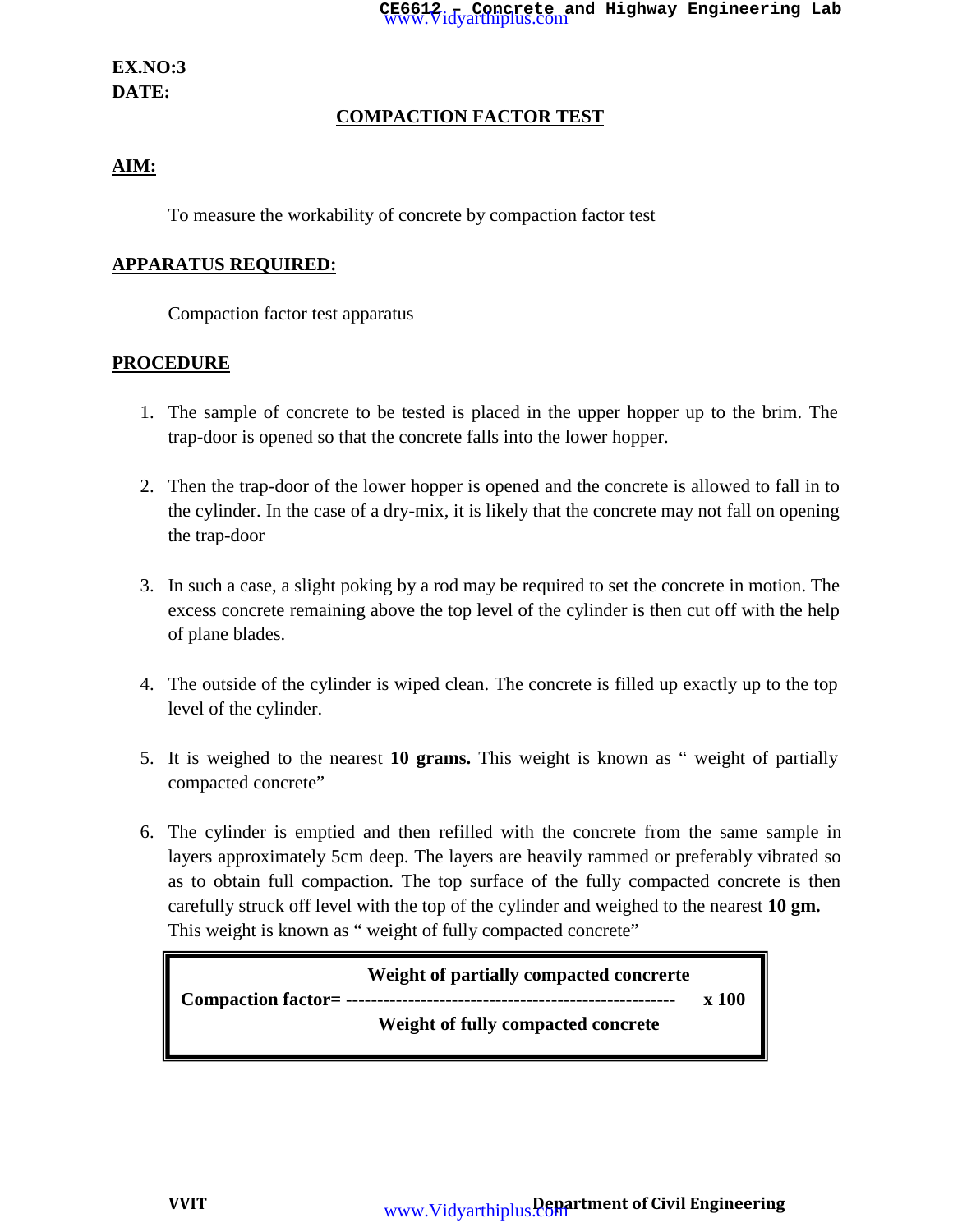## **CE6612 – Concrete and Highway Engineering Lab** www.Vidyarthiplus.com

## **OBSERVATION AND CALCULATION**:

**Mass of cylinder W1:**

| Sl.<br>$\mathbf{n}\mathbf{o}$ | <b>Water</b><br><b>Cement</b><br>ratio | <b>Mass with</b><br>partially<br>compacted<br>concrete<br>(W2)<br>grams | <b>Mass with</b><br>fully<br>compacted<br>concrete<br>(W3)<br>grams | <b>Mass with</b><br><b>Partially</b><br>compacted<br>concrete<br>$(W2-W1)$<br>grams | <b>Mass with</b><br>fully<br>compacted<br>concrete<br>$(W3 - W1)$<br>grams | $C.F = (W2-W1)$<br>$(W3-W1)$ |
|-------------------------------|----------------------------------------|-------------------------------------------------------------------------|---------------------------------------------------------------------|-------------------------------------------------------------------------------------|----------------------------------------------------------------------------|------------------------------|
| 1                             |                                        |                                                                         |                                                                     |                                                                                     |                                                                            |                              |
| $\overline{2}$                |                                        |                                                                         |                                                                     |                                                                                     |                                                                            |                              |
| 3                             |                                        |                                                                         |                                                                     |                                                                                     |                                                                            |                              |

## **RESULT:**

The compaction factor of the given sample of concrete is\_\_\_\_\_\_\_\_\_\_\_\_\_\_\_%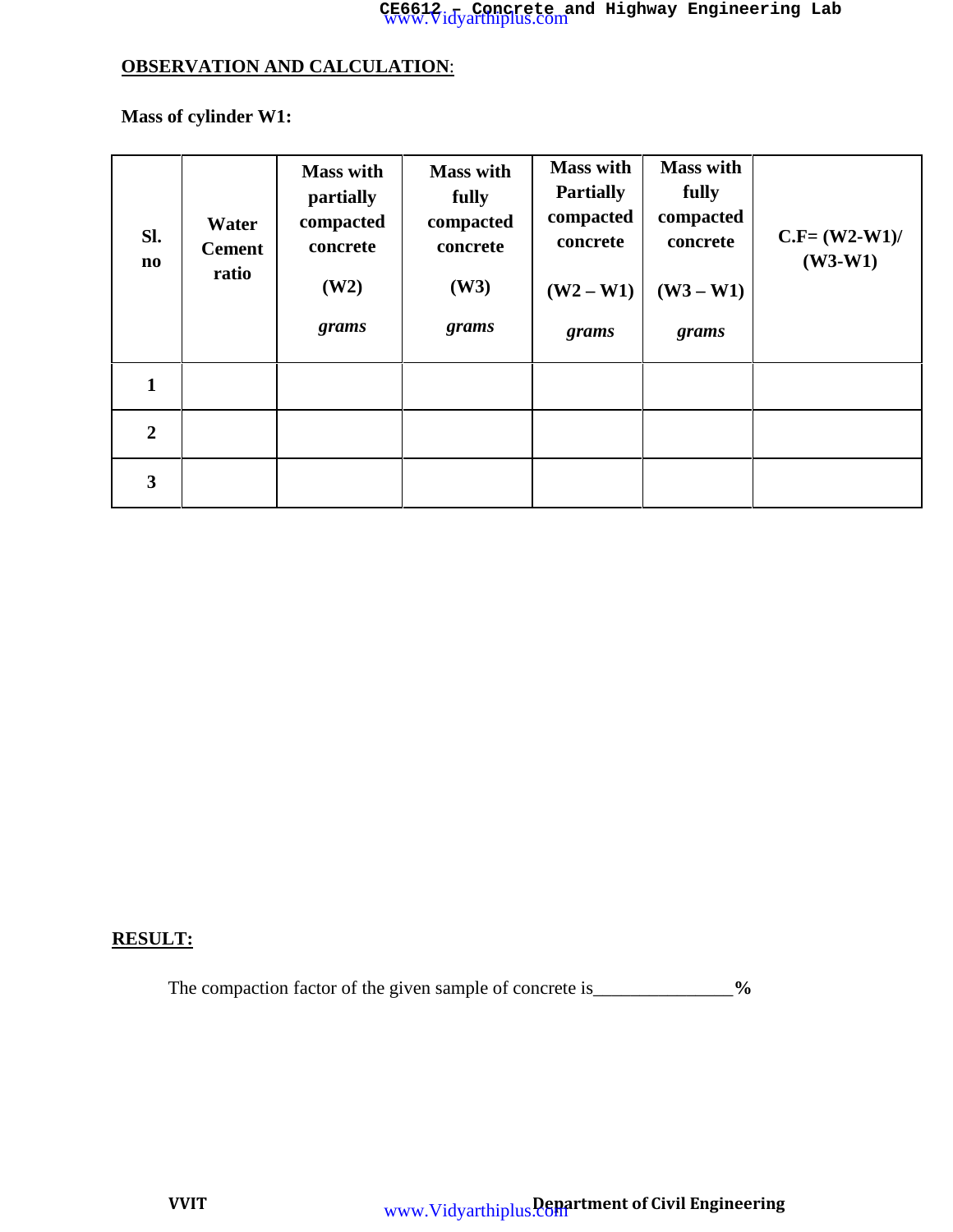**CE6612 – Concrete and Highway Engineering Lab**

## **EX.NO:4**

#### **DATE:**

#### **VEE-BEE CONSISTOMETER**

## **AIM:**

To measure the workability of concrete by vee-bee consistometer test

#### **APPARATUS REQUIRED**:

Vee-Bee consistometer test apparatus

#### **PROCEDURE.**

- 1) Placing the slump cone inside the sheet metal cylindrical pot of the consistometer.
- 2) The glass disc attached to the swivel arm is turned and placed on the top of the concrete pot
- 3) The electrical vibrator is switched on and simultaneously a stop watch is started.
- 4) The vibration is continued till such a time as the conical shape of the concrete disappears and the concrete assumes cylindrical shape.
- 5) Immediately when the concrete fully assumes a cylindrical shape, the stop watch is switched off. The time required for the shape of concrete to change from slump cone shape to cylindrical shape in seconds is known as vee bee degree.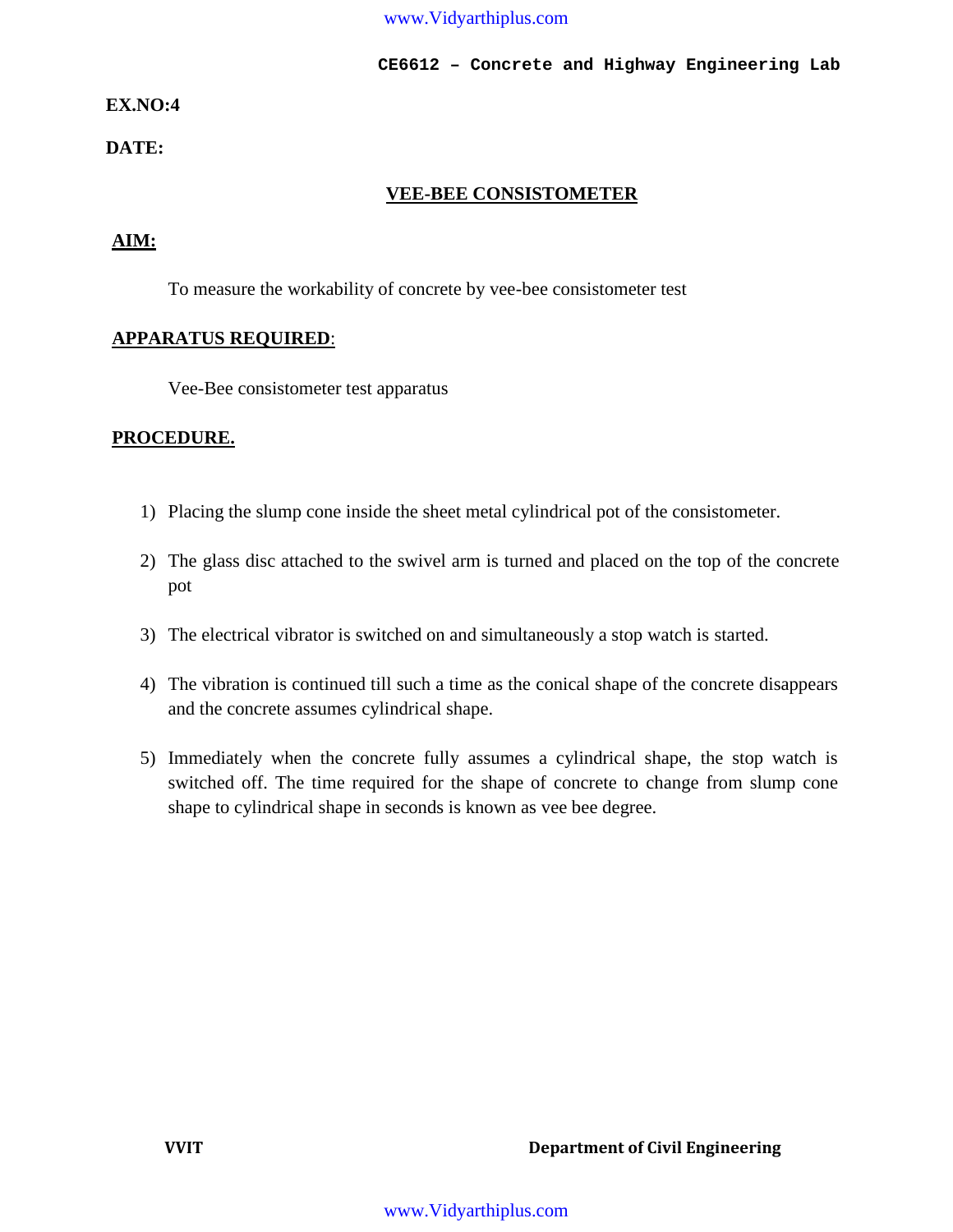**CE6612 – Concrete and Highway Engineering Lab**

## **OBSERVATION AND CALCULATION**:

| <b>Specifications</b>                      | <b>Trial 1</b><br>sec | <b>Trial 2</b><br>sec |
|--------------------------------------------|-----------------------|-----------------------|
| Initial reading on the<br>graduated rod, A |                       |                       |
| Final reading on the<br>graduated rod, B   |                       |                       |
| Slump $(B) - (A)$ ,<br>mm                  |                       |                       |
| Time for complete<br>remolding, seconds    |                       |                       |

## **RESULT:**

The consistency of the concrete is \_\_\_\_\_\_\_\_\_\_\_\_\_\_\_\_\_\_\_\_\_\_\_\_\_\_ **seconds.**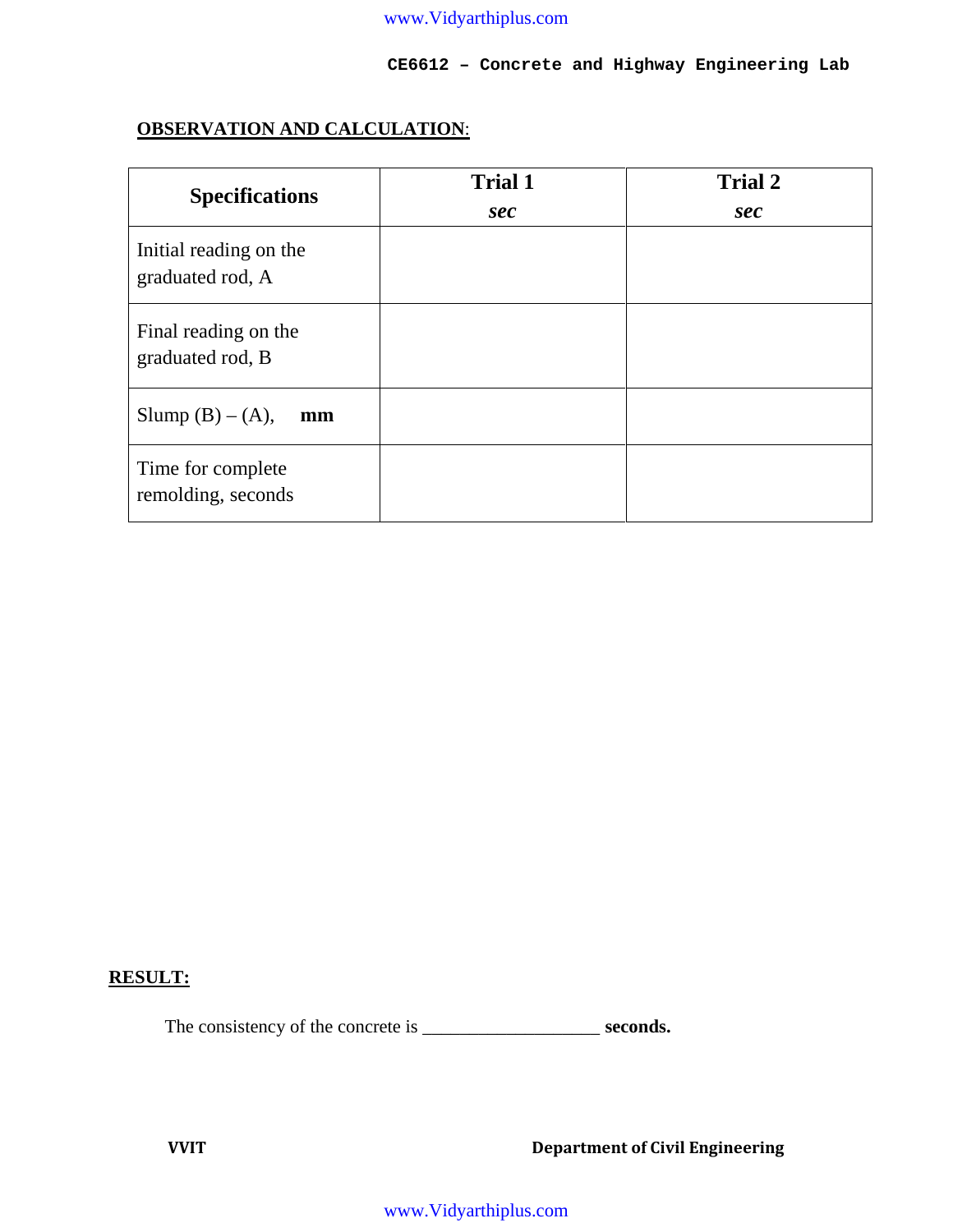#### **EX.NO:5**

#### **DATE:**

## **COMPRESSIVE STRENGTH OF CEMENT CONCRETE**

#### **AIM:**

To determine the cube strength of the concrete of given properties

#### **APPARATUS REQUIRED:**

Moulds for the test cubes, tamping rods

#### **PROCEDURE:**

- 1. Calculate the material required for preparing the concrete of given proportions
- 2. Mix them thoroughly in mechanical mixer until uniform colour of concrete is obtained
- 3. Pour concrete in the oiled with a medium viscosity oil. Fill concrete is cube moulds in two layers each of approximately **75mm** and ramming each layer with **35 blows** evenly distributed over the surface of layer.
- 4. Fill the moulds in **2 layers** each of approximately **50mm deep** and ramming each layer heavily.
- 5. Struck off concrete flush with the top of the moulds.
- 6. Immediately after being made, they should be covered with wet mats.
- 7. Specimens are removed from the moulds after **24hrs** and cured in water **28 days**
- 8. After **24hrs** of casting, cylinder specimens are capped by neat cement paste 35 percent water content on capping apparatus. After **24 hours** the specimens are immersed into water for final curing.
- 9. Compression tests of cube and cylinder specimens are made as soon as practicable after removal from curing pit. Test-specimen during the period of their removal from the curing pit and till testing, are kept moist by a wet blanket covering and tested in a moist condition.
- **VVIT Department of Civil Engineering** 10. Place the specimen centrally on the location marks of the compression testing machine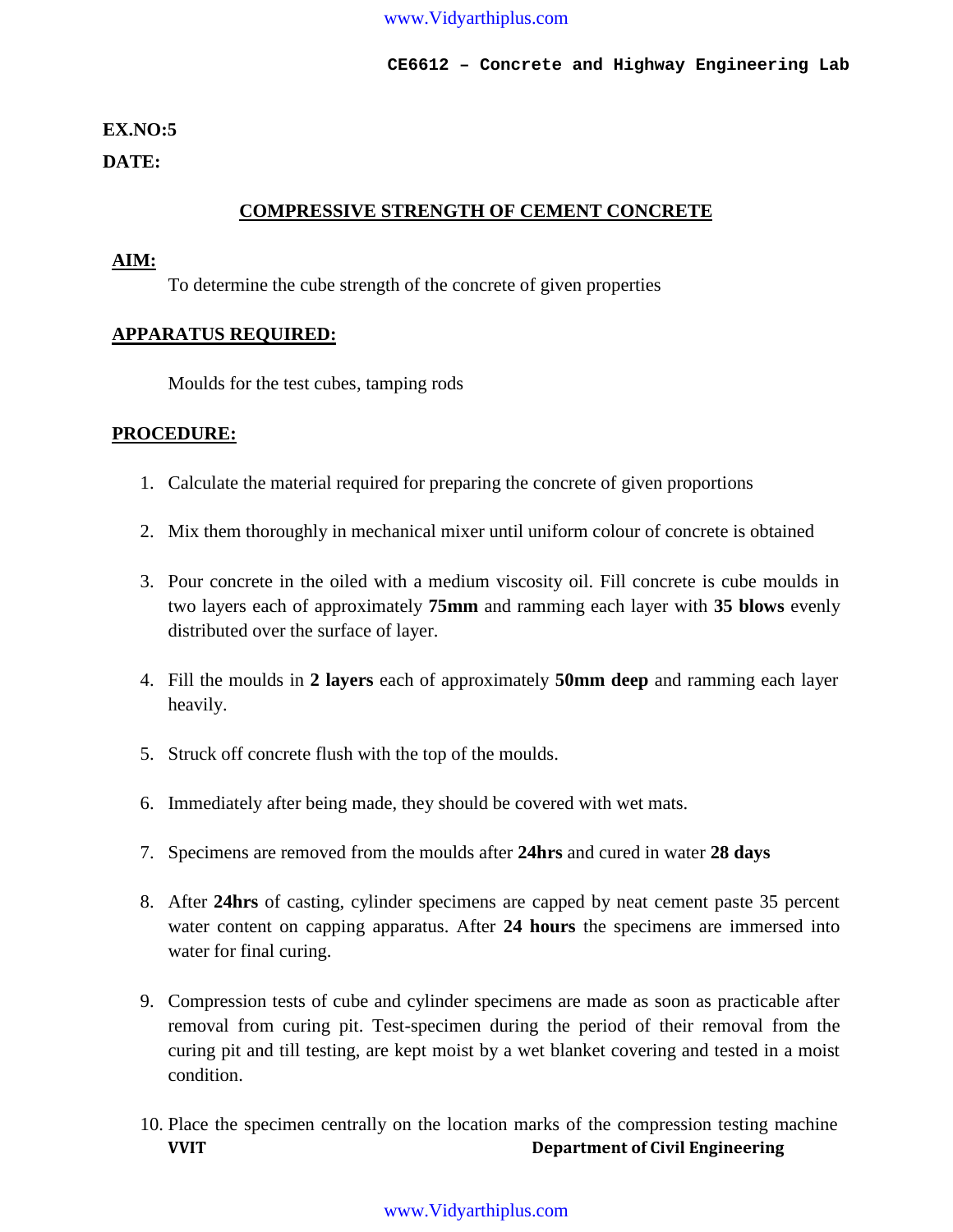#### **CE6612 – Concrete and Highway Engineering Lab**

and load is applied continuously, uniformly and without shock.

11. Also note the type of failure and appearance cracks.

## **OBSERVATION AND CALCULATION**:

| <b>SPECIMAN</b>                       |  | <b>MEAN VALUE</b> |   |          |  |
|---------------------------------------|--|-------------------|---|----------|--|
|                                       |  | 2                 | 3 | $N/mm^2$ |  |
| <b>LOAD ON</b><br><b>CUBES</b> $(kN)$ |  |                   |   |          |  |

## **RESULT:**

The compressive strength of cement concrete is \_\_\_\_\_\_\_\_\_\_\_\_\_\_\_\_**N/mm<sup>2</sup>**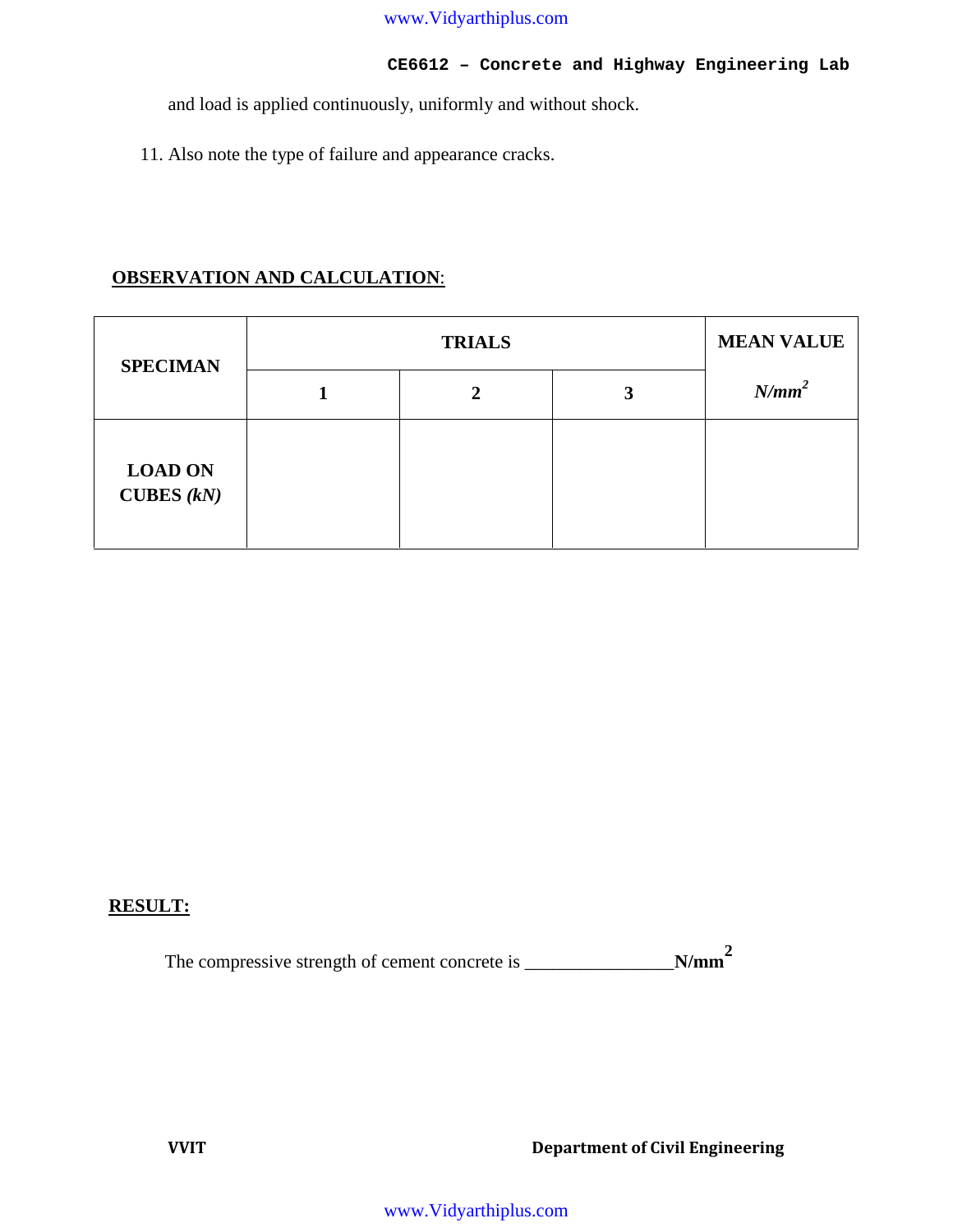## **EX.NO:6 DATE:**

## **FLEXTURE TEST ON HARDENED CONCRETE**

## **AIM:**

To determine the strength of the concrete by using flexure test

#### **APPARATUS REQUIRED**:

Prism mould, compression testing machine.

#### **PROCEDURE.**

- 1. Test specimens are stored in water at a temperature of **<sup>24</sup>oC to 30oC for 48 hours** before testing. They are tested immediately on removal from the water whilst they are still wet condition.
- 2. The dimension of each specimen should be noted before testing.
- 3. The bearing surface of the supporting and loading rollers is wiped and clean, and any loose sand or other material removed from the surfaces of the specimen where they are to make contact with the rollers.
- 4. The specimen is then placed in the machine in such manner that the load is applied to the upper most surface as cast in the mould
- 5. The axis of specimen is carefully aligned with the axis of the loading device. No packing is used between the bearing surfaces of the specimen and rollers.
- 6. The load is applied without shock and increasing continuously at a rate of the specimen. The rate of loading is **4kN/min for the 15cm specimen and 18 kN /min** for the **10cm specimen.**
- 7. The load is increased until the specimen fails and the maximum load applied to the specimen during the test is recorded

## **RESULT:**

The strength of concrete is \_\_\_\_\_\_\_\_\_\_\_\_\_\_\_\_**N/mm<sup>2</sup>**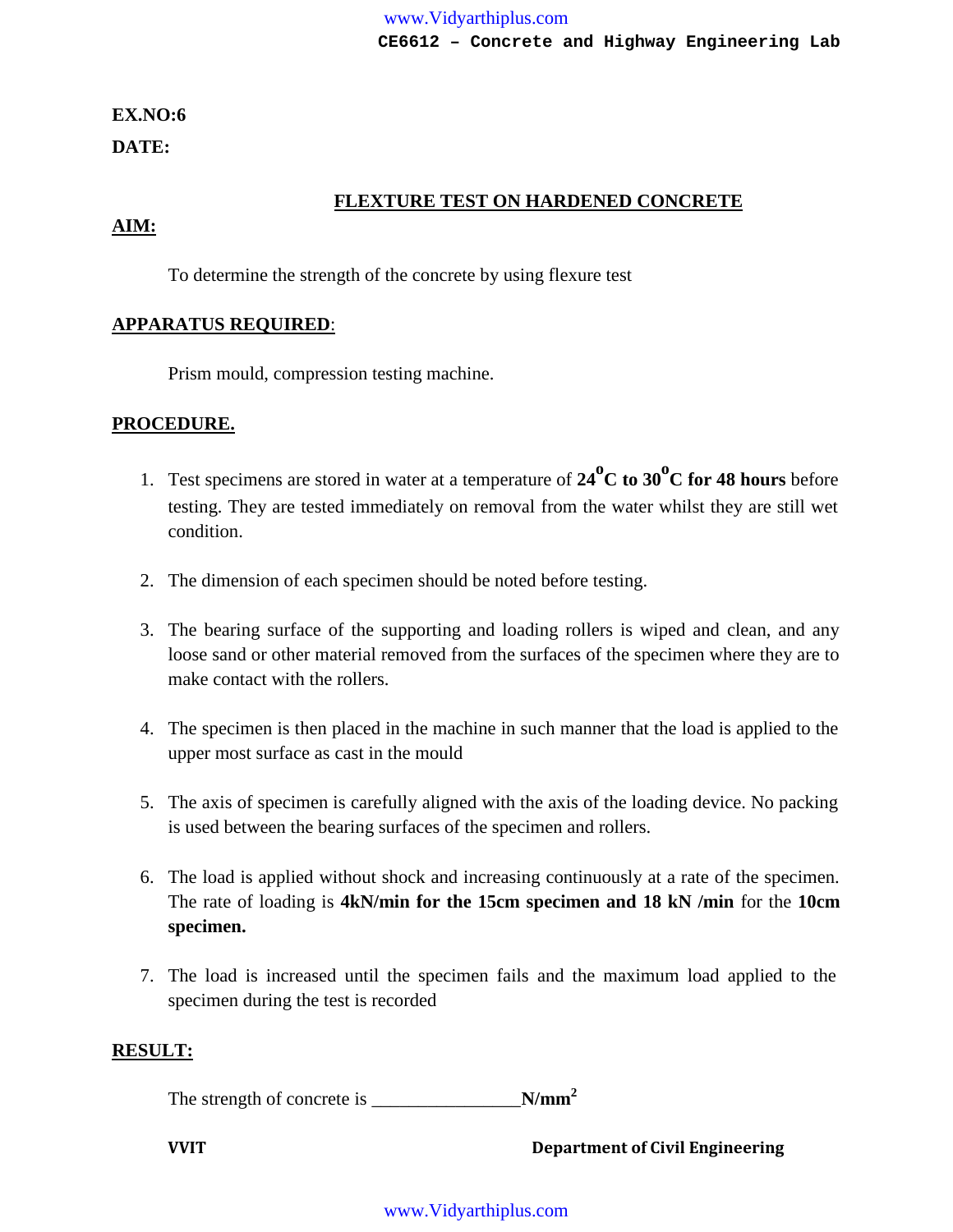**EX.NO:7**

**DATE:**

## **SHAPE TEST (ELONGATION INDEX)**

## **AIM:**

To determine the Elongation index of the given aggregate sample.

## **APPARATUS REQUIRED:**

Length gauge, I.S.Sieve

## **PROCEDURE**

- 1. The sample is sieved through IS Sieve specified in the table. A minimum of **200 aggregate** pieces of each fraction is taken and weighed
- 2. Each fraction is the thus gauged individually for length in a length gauge. The gauge length is used should be those specified in the table for the appropriate material.
- 3. The pieces of aggregate from each fraction tested which could not pass through the specified gauge length with its long side are elongated particles and they are collected separately to find the total weight of aggregate retained on the length gauge from each fraction.
- 4. The total amount of elongated material retained by the length gauge is weighed to an accuracy of **at least 0.1%** of the weight of the test sample.
- **5.** The weight of each fraction of aggregate passing and retained on specified sieves sizes are found as **W1, W2, W3, ……………** And the total weight of sample determined **W1+ W2+W3+……………..=Wg**. Also the weights of the material from each fraction retained on the specified gauge length are found =  $x_1$ ,  $x_2$ ,  $x_3$ …… and the total weight retained determined =  $x_1+x_2+x_3+\ldots+x_m=X$  gm.
- 6. The elongation index is the total weight of the material retained on the various length gauges, expressed as a percentage of the total weight of the sample gauged.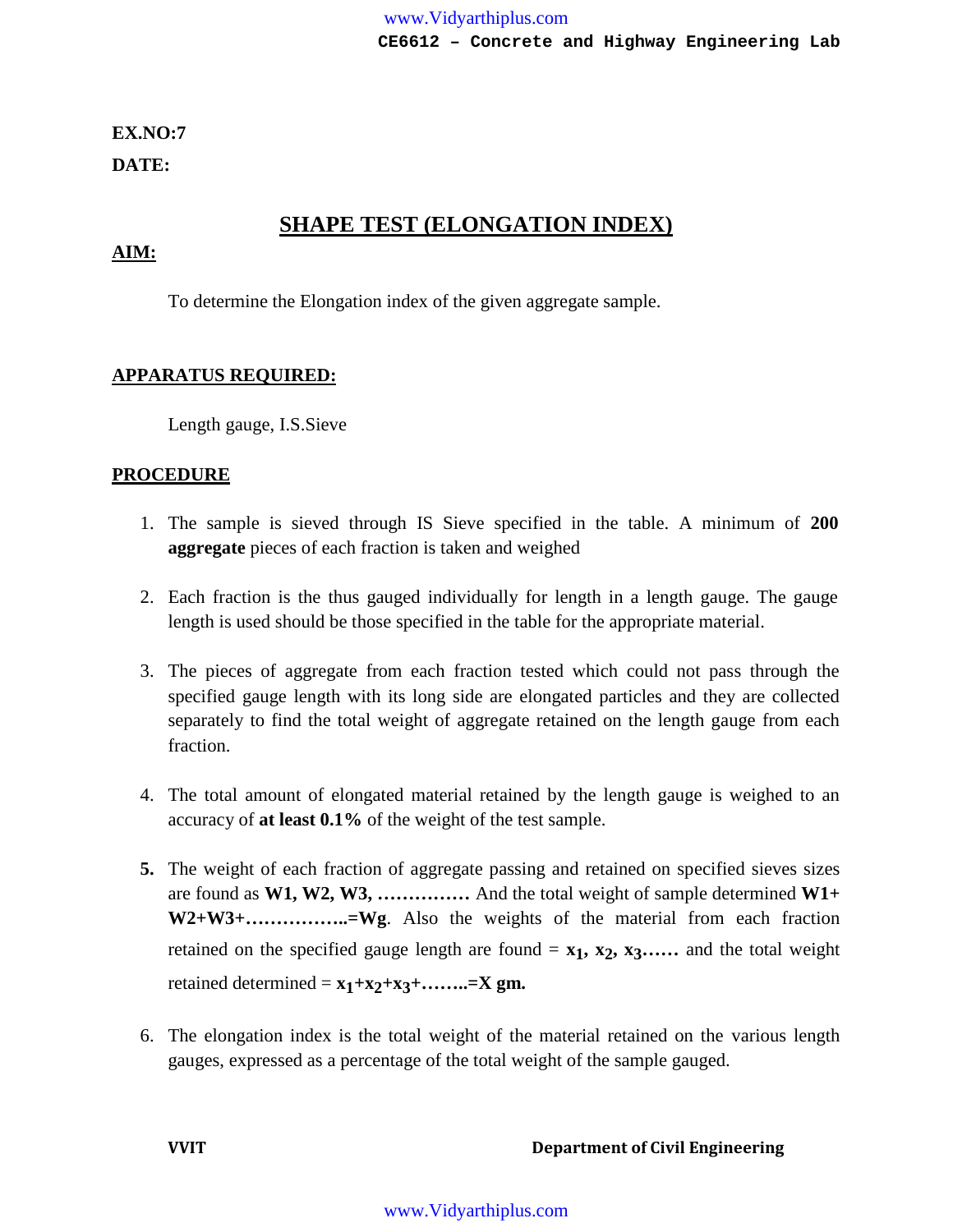**CE6612 – Concrete and Highway Engineering Lab**

(2) 
$$
(x_1 + x_2 + x_3 + \dots)
$$
  
Equation index = 32.222  
  $(W_1 + W_2 + W_3 + \dots)$ 

## **OBSERVATION AND CALCULATION:**

|                                       | Size of aggregate                 |              | Weight of the<br>fraction consisting | Weight of<br>aggregate in                             |  |
|---------------------------------------|-----------------------------------|--------------|--------------------------------------|-------------------------------------------------------|--|
| <b>Passing through</b><br>IS sieve mm | <b>Retained on IS</b><br>sieve mm | Length gauge | atleast 200 pieces<br>grams          | each fraction<br>retained on<br>length gauge<br>grams |  |
| 63                                    | 50                                |              |                                      |                                                       |  |
| 50                                    | 40                                | 81           |                                      |                                                       |  |
| 40                                    | 25                                | 58           |                                      |                                                       |  |
| 31.5                                  | 25                                |              |                                      |                                                       |  |
| 25                                    | 20                                | 40.5         |                                      |                                                       |  |
| 20                                    | 16                                | 32.4         |                                      |                                                       |  |
| 16                                    | 12.5                              | 25.6         |                                      |                                                       |  |
| 12.5                                  | 10                                | 20.2         |                                      |                                                       |  |
| 10                                    | 6.3                               | 14.7         |                                      |                                                       |  |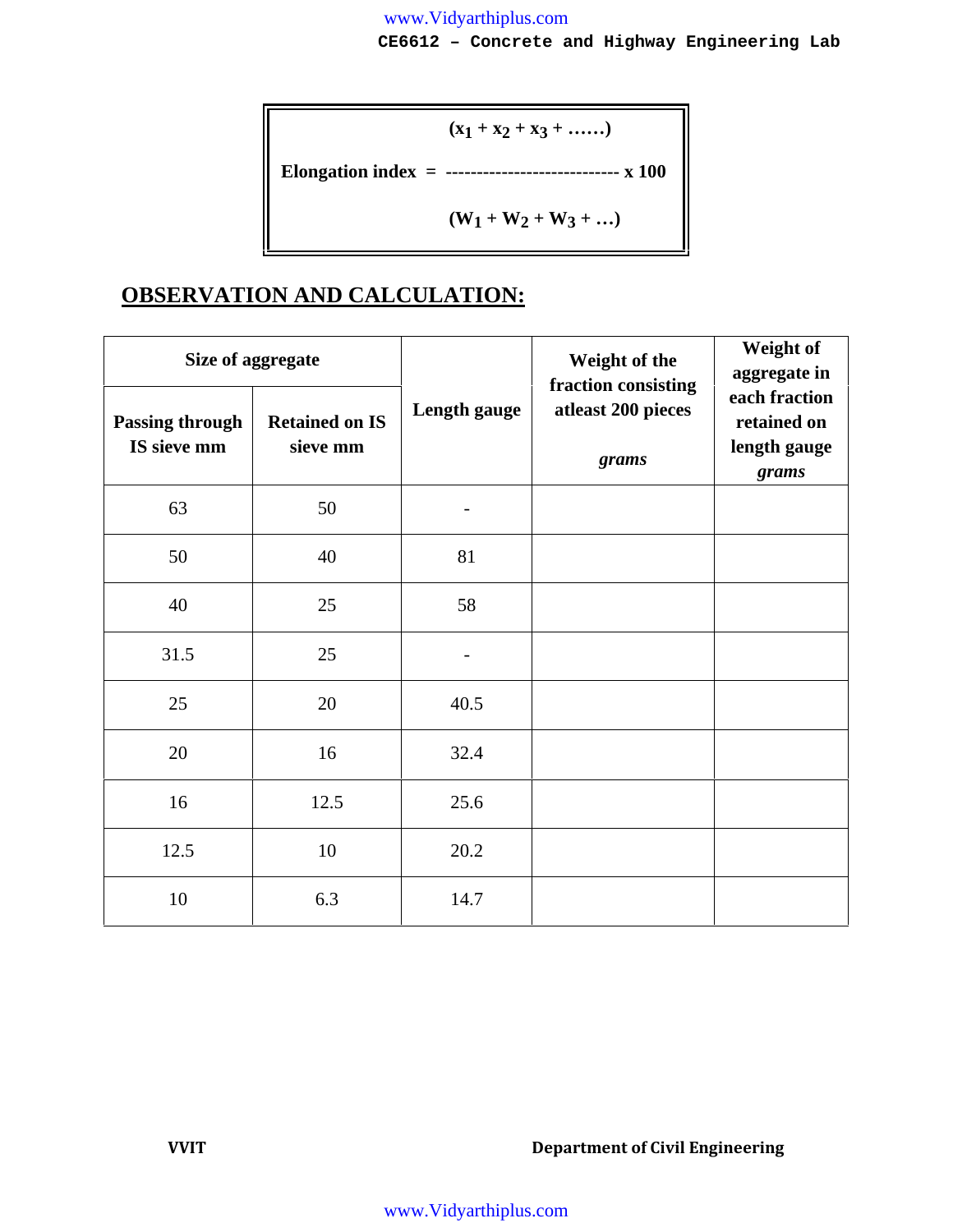**CE6612 – Concrete and Highway Engineering Lab**

## **CALCULATION:**

## **RESULT:**

The elongation index of a given sample of aggregate is \_\_\_\_\_\_\_\_\_\_\_\_\_\_%

**VVIT Department of Civil Engineering**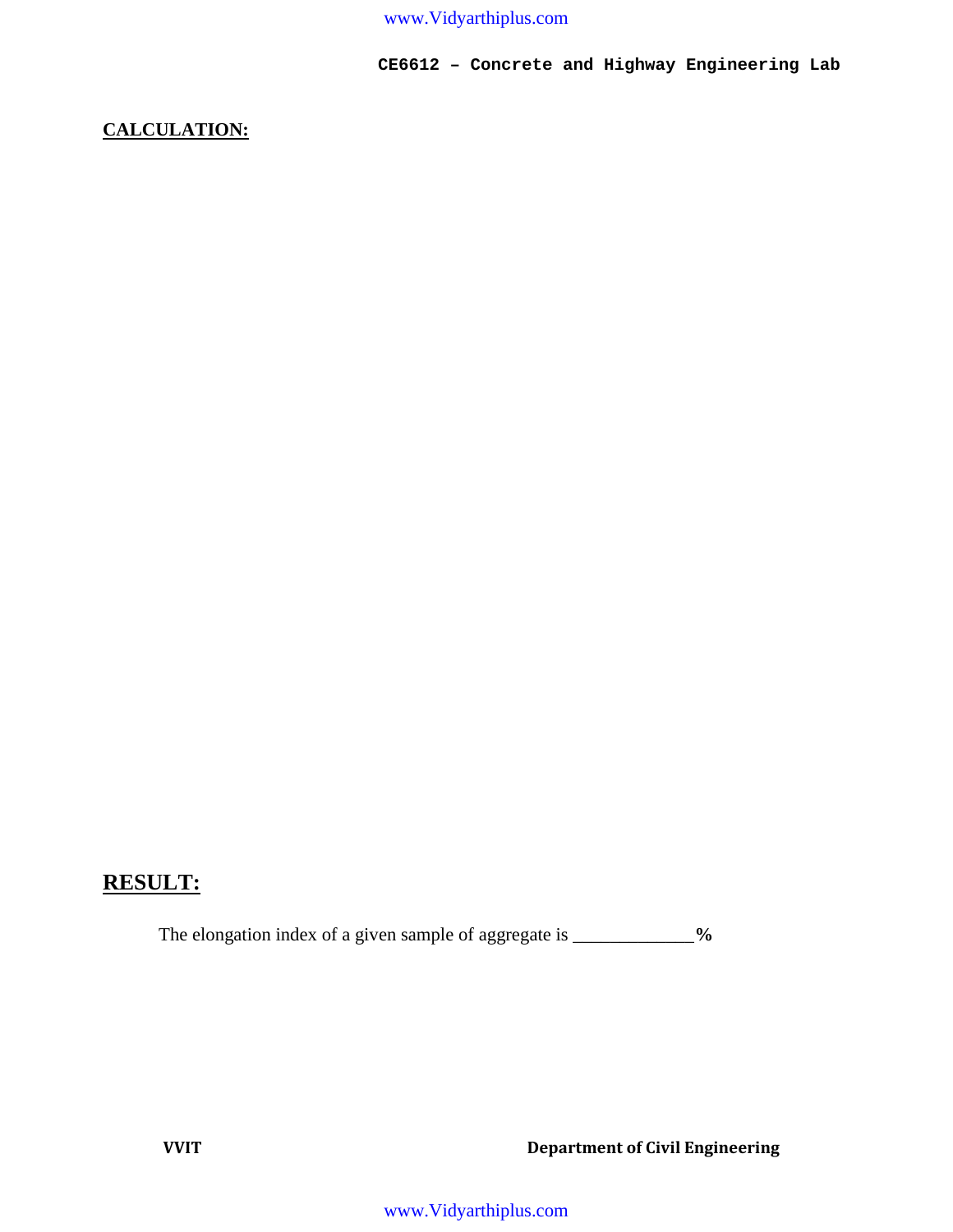**CE6612 – Concrete and Highway Engineering Lab**

## **EX.NO:8 DATE:**

## **SHAPE TEST (FLAKINESS INDEX)**

#### **AIM:**

To determine the flakiness index of a given aggregate sample.

#### **APPARATUS REQUIRED:**

The apparatus consist of a standard thickness gauge, **IS Sieve of size 63, 50, 40, 31.5, 25, 20, 16, 12.5, 10 and 6.3 and a balance to weight the samples.**

#### **PROCEDURE:**

- 1. The sample is sieved with the sieves mentioned in the table.
- 2. A minimum of **200 pieces** of each fraction to be tested are taken and weighed **(W1 gm)**
- 3. In order to separate flaky materials, each fraction is then gauged for thickness on thickness gauge, or in bulk on sieve having elongated slots as specified in the table.
- 4. Then the amount of flaky materials passing the gauge is weighed to an accuracy of at least **0.1%** of test sample
- 5. Let the weight of the flaky materials passing the gauge be **W1gm.** Similarly the weights of the fractions passing and retained on the specified sieves be **W1, W2, W3,** etc, are weighed and the total weight **W1+W2+W3+…..**= Wg is found. Also the weights of the materials passing each of the specified thickness gauge are found =**W1, W2, W3….** And the total weight of the material passing the different thickness gauges = **W1+W2+W3…=Wg is found.**
- 6. Then the flakiness index is the total weight of the flaky material passing the various thickness gauges expressed as a percentage of the total weight of the sample gauged

 $(W_1 + W_2 + W_3 + \ldots)$ **Flakiness index= ---------------------------------- x 100**  $(W_1 + W_2 + W_3 + \ldots + \ldots)$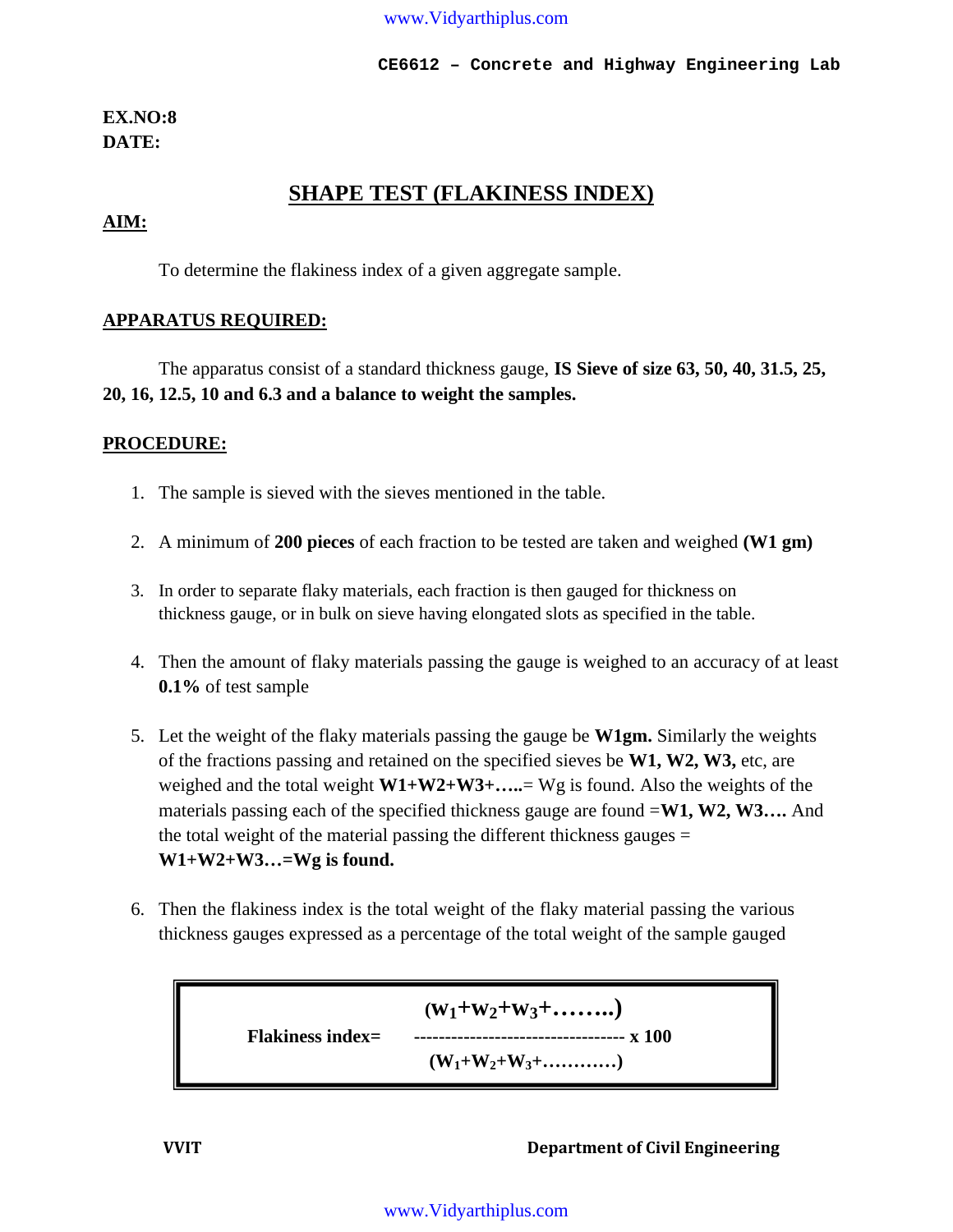**CE6612 – Concrete and Highway Engineering Lab**

## **OBSERVATION AND CALCULATION:**

| Size of aggregate                  |                                |              | Weight of the<br>fraction consisting | Weight of<br>aggregate in                    |
|------------------------------------|--------------------------------|--------------|--------------------------------------|----------------------------------------------|
| <b>Passing through</b><br>IS sieve | <b>Retained on IS</b><br>sieve | Length gauge | atleast 200 pieces                   | each fraction<br>retained on<br>length gauge |
| mm                                 | $\boldsymbol{mm}$              |              | gm                                   | gm                                           |
| 63                                 | 50                             | 33.90        |                                      |                                              |
| 50                                 | 40                             | 27           |                                      |                                              |
| 40                                 | 25                             | 19.50        |                                      |                                              |
| 31.5                               | 25                             | 16.50        |                                      |                                              |
| 25                                 | 20                             | 13.50        |                                      |                                              |
| 20                                 | 16                             | 10.80        |                                      |                                              |
| 16                                 | 12.5                           | 8.55         |                                      |                                              |
| 12.5                               | $10\,$                         | 6.75         |                                      |                                              |
| 10                                 | 6.3                            | 4.89         |                                      |                                              |

## **CALCULATION**:

## **RESULT:**

The flakiness index of the given sample of aggregates is \_\_\_\_\_\_\_\_\_\_\_**%.**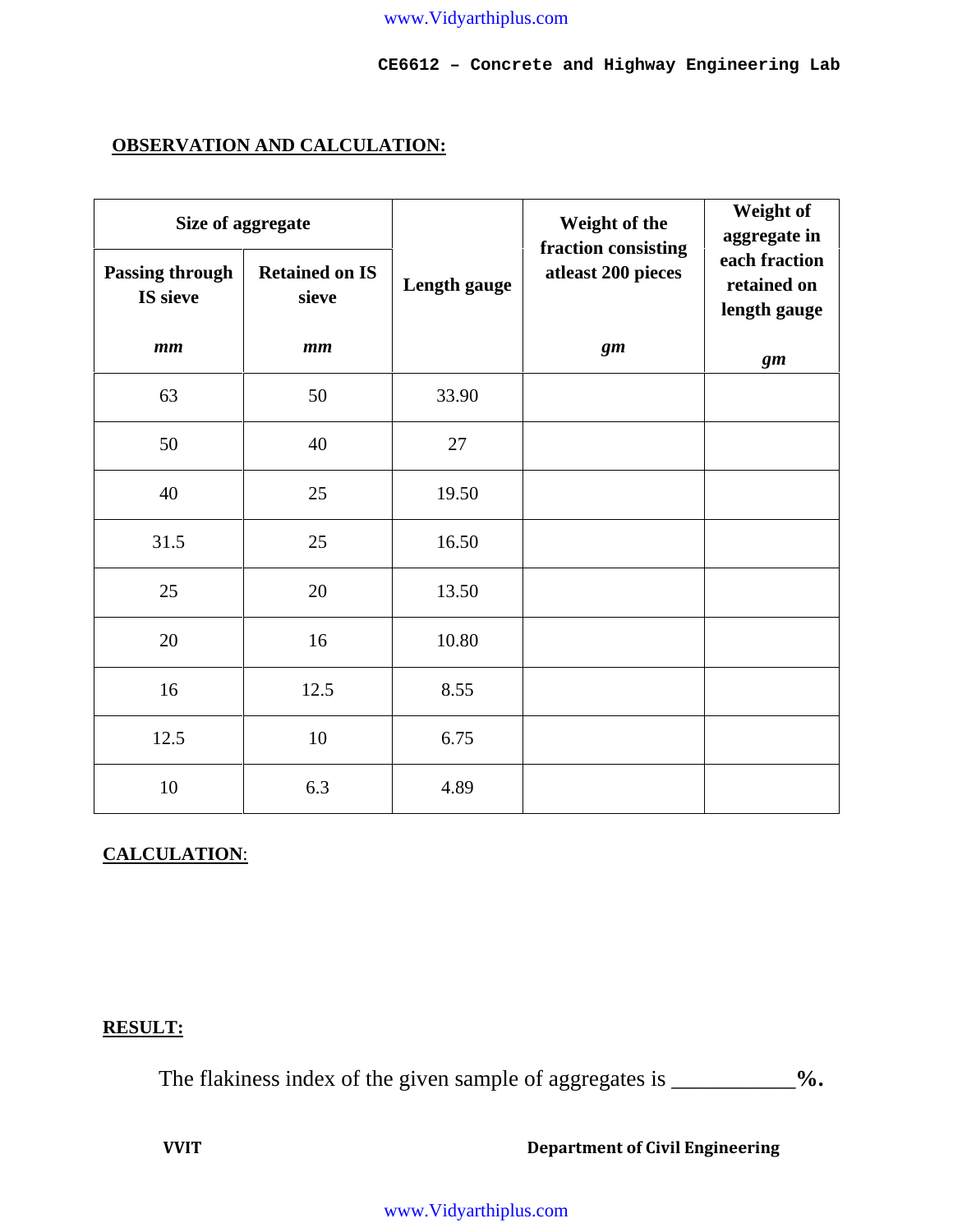## **EX.NO:9 DATE:**

## **IMPACT TEST**

## **AIM:**

To determine the aggregate impact value of given aggregates

## **APPARATUS REQUIRED:**

Impact testing machine, cylinder, tamping rod, **IS Sieve 125.mm, 10mm and 2.36mm, balance.**

## **PROCEDURE:**

- 1. The test sample consists of aggregates passing **12.5mm** sieve and retained on 10mm sieve and dried in an oven for 4 hours at a temperature of  $100^{\circ}$ C to  $110^{\circ}$ C
- 2. The aggregates are filled upto **about 1/3 full** in the cylindrical measure and tamped **25 times** with rounded end of the tamping rod
- 3. The rest of the cylindrical measure is filled by two layers and each layer being tamped **25 times.**
- 4. The overflow of aggregates in cylindrically measure is cut off by tamping rod using it has a straight edge.
- 5. Then the entire aggregate sample in a measuring cylinder is weighed nearing to **0.01gm**
- 6. The aggregates from the cylindrical measure are carefully transferred into the cup which is firmly fixed in position on the base plate of machine. Then it is tamped **25 times.**
- 7. The hammer is raised until its lower face is 38cm above the upper surface of aggregate in the cup and allowed to fall freely on the aggregates. The test sample is subjected to a total **of 15** such blows each being delivered at an interval of not less than one second. The crushed aggregate is than removed from the cup and the whole of it is sieved o**n 2.366mm** sieve until no significant amount passes. The fraction passing the sieve is weighed accurate to **0.1gm.** Repeat the above steps with other fresh sample.
- 8. Let the original weight of the oven dry sample be W1gm and the weight of fraction passing **2.36mm IS sieve be W2gm.** Then aggregate impact value is expressed as the % of fines formed in terms of the total weight of the sample.

**VVIT Department of Civil Engineering**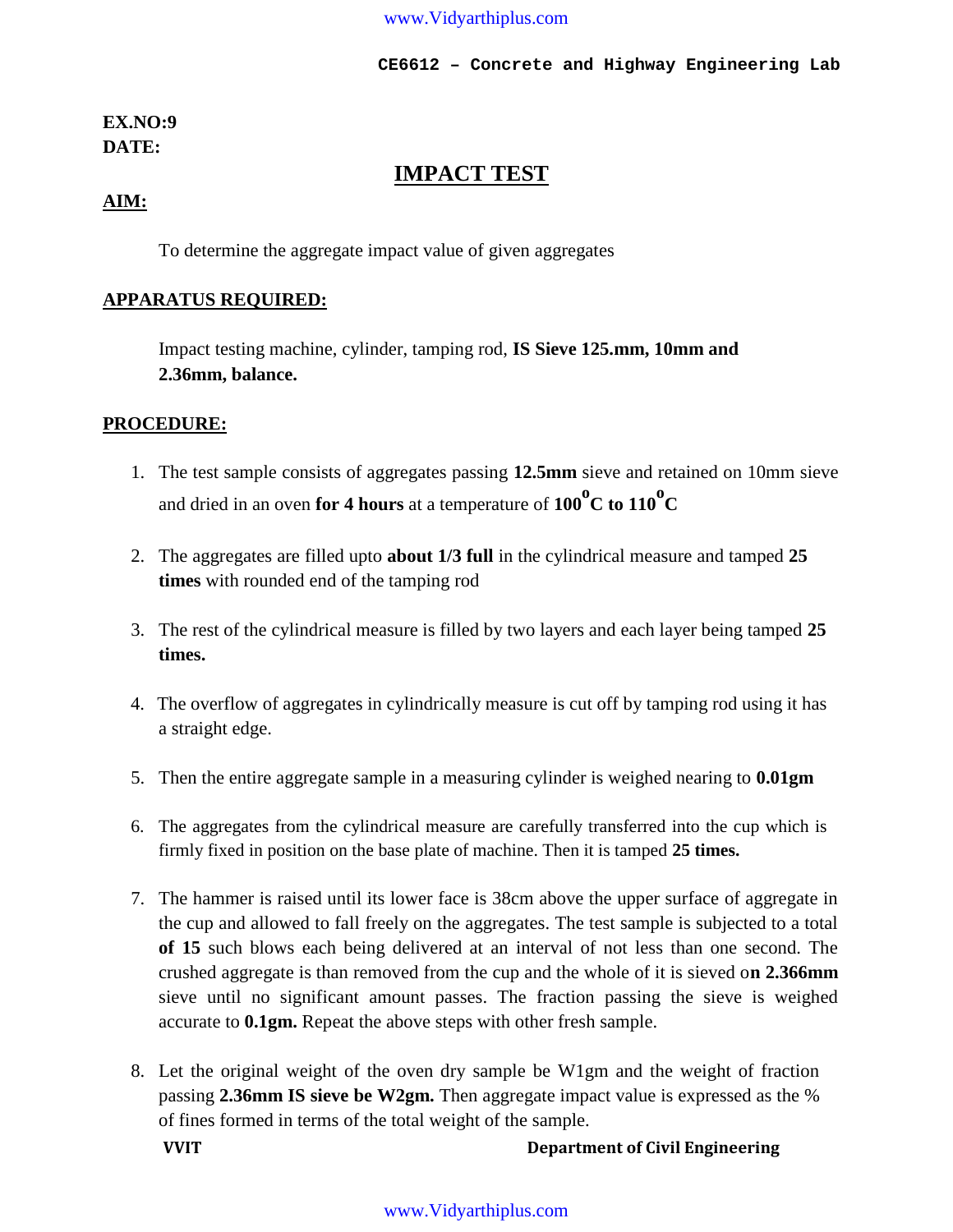#### **CE6612 – Concrete and Highway Engineering Lab**

## **OBSERVATION AND CALCULATION:**

| Sl.no          | <b>Details of Sample</b>                                                 | <b>Trial 1</b><br>grams | <b>Trial 2</b><br>grams | <b>Trial 3</b><br>grams |
|----------------|--------------------------------------------------------------------------|-------------------------|-------------------------|-------------------------|
| $\mathbf{1}$   | Total weight of aggregate sample filling the<br>cylinder measure $(W_1)$ |                         |                         |                         |
| $\overline{2}$ | weight of aggregate passing 2.36mm sieve<br>after the test $(W_2)$       |                         |                         |                         |
| 3              | weight of aggregate passing 2.36mm sieve<br>after the test $(W_2)$       |                         |                         |                         |
|                |                                                                          |                         |                         |                         |
| $\overline{4}$ | Aggregate impact value $=(W_1/W_1) \times 100$                           |                         |                         | $\frac{0}{0}$           |

## **RESULT:**

The mean A.I.V is \_\_\_\_\_\_\_\_\_\_\_\_\_**%**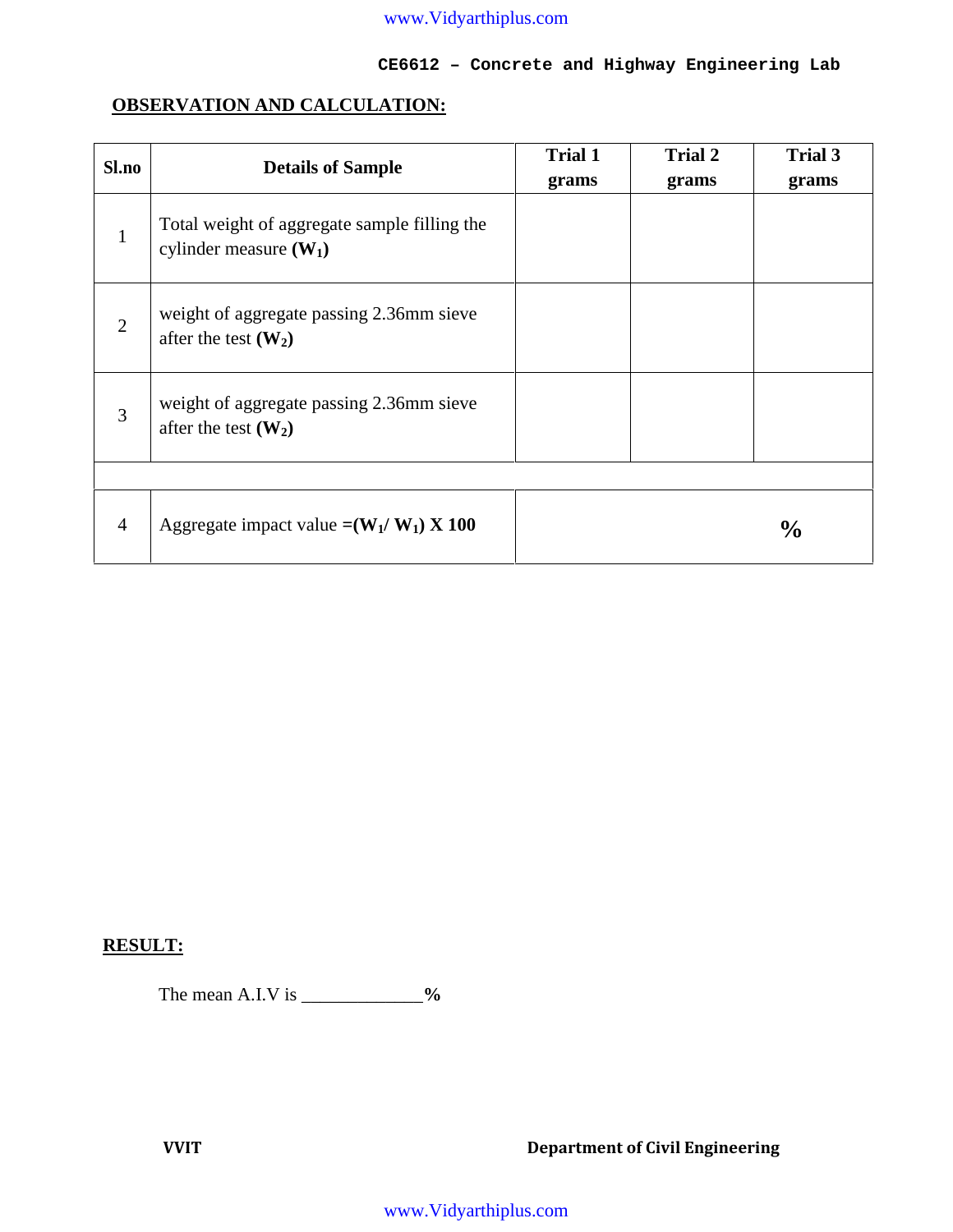## **EX.NO:10 DATE:**

#### **ABRASION TEST**

#### **AIM:**

To determine the abrasion value of given aggregate sample by conducting Los Angles abrasion test.

#### **APPARATUS REQUIRED**:

Los Angles apparatus, IS Sieve, Weighting Balance.

#### **PROCEDURE:**

- 1. Clean and dry aggregate sample confirming to one of the grading **A to G** is used for the test.
- 2. Aggregate weighing **5kg** for grading **A, B, C or D** and **10Kg** for grading **E, F** or G may be taken as test specimen and placed in the cylinder.
- 3. The abrasive charge is also chosen in accordance and placed in the cylinder of the machine, and cover is fixed to make dust tight.
- 4. The machine is rotated at a speed of **30 to 33** revolutions per minute.
- 5. The machine is rotated for **500 revolutions for gradings A, B, C and D, for gradings E, F and G,** it shall be rotated for **1000** revolutions.
- 6. After the desired number of revolutions the machine is stopped and the material is discharged from the machine taking care to take out entire stone dust.
- 7. Using a sieve of size larger than **1.70mm IS sieve**, the material is first separated into two parts and the finer position is taken out and sieved further on a **1.7mm IS sieve.**
- 8. Let the orginal weight of aggregate be W1gm, weight of aggregate retained **on 1.70mm IS sieve after the test be W2gm.**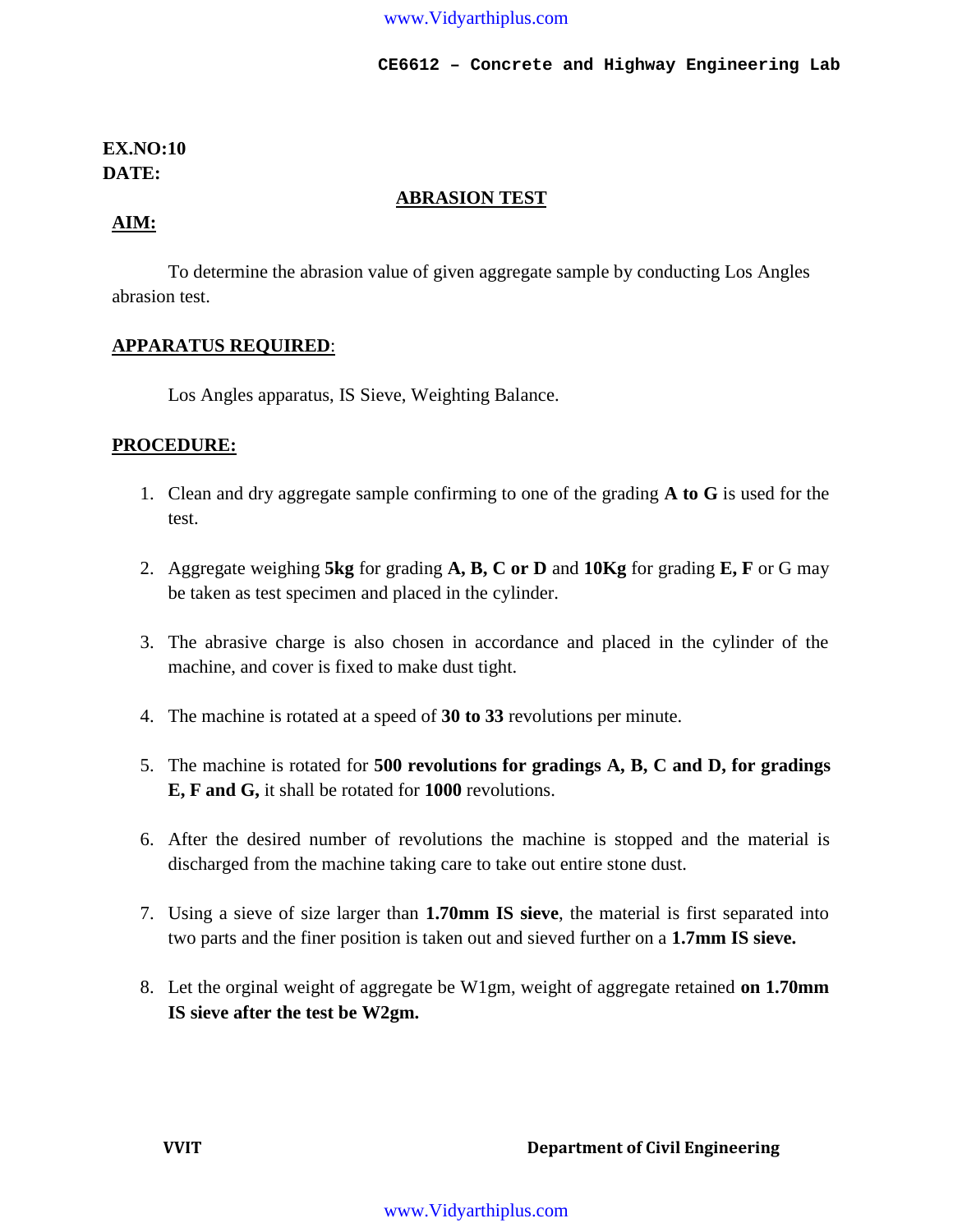#### **CE6612 – Concrete and Highway Engineering Lab**

## **OBSERVATION AND CALCULATION**

| <b>SL.NO</b> | <b>DETAILS OF SAMPLE</b>                                                         | <b>TRIAL 1</b> | <b>TRIAL 2   AVERAGE  </b> |  |
|--------------|----------------------------------------------------------------------------------|----------------|----------------------------|--|
|              | Weight of sample = $W_1 g$                                                       |                |                            |  |
| 2            | Weight of sample after abrastion test, coarser than<br>1.70mm IS sieve = $W_2$ g |                |                            |  |
| 3            | Percentage wear = $((W_1 - W_2)/W_1)*100$                                        |                |                            |  |

#### **CALCULATION:**

## **RESULT:**

The average value of Los Angles Abrastion Test is \_\_\_\_\_\_\_\_\_\_\_\_\_\_\_\_**%**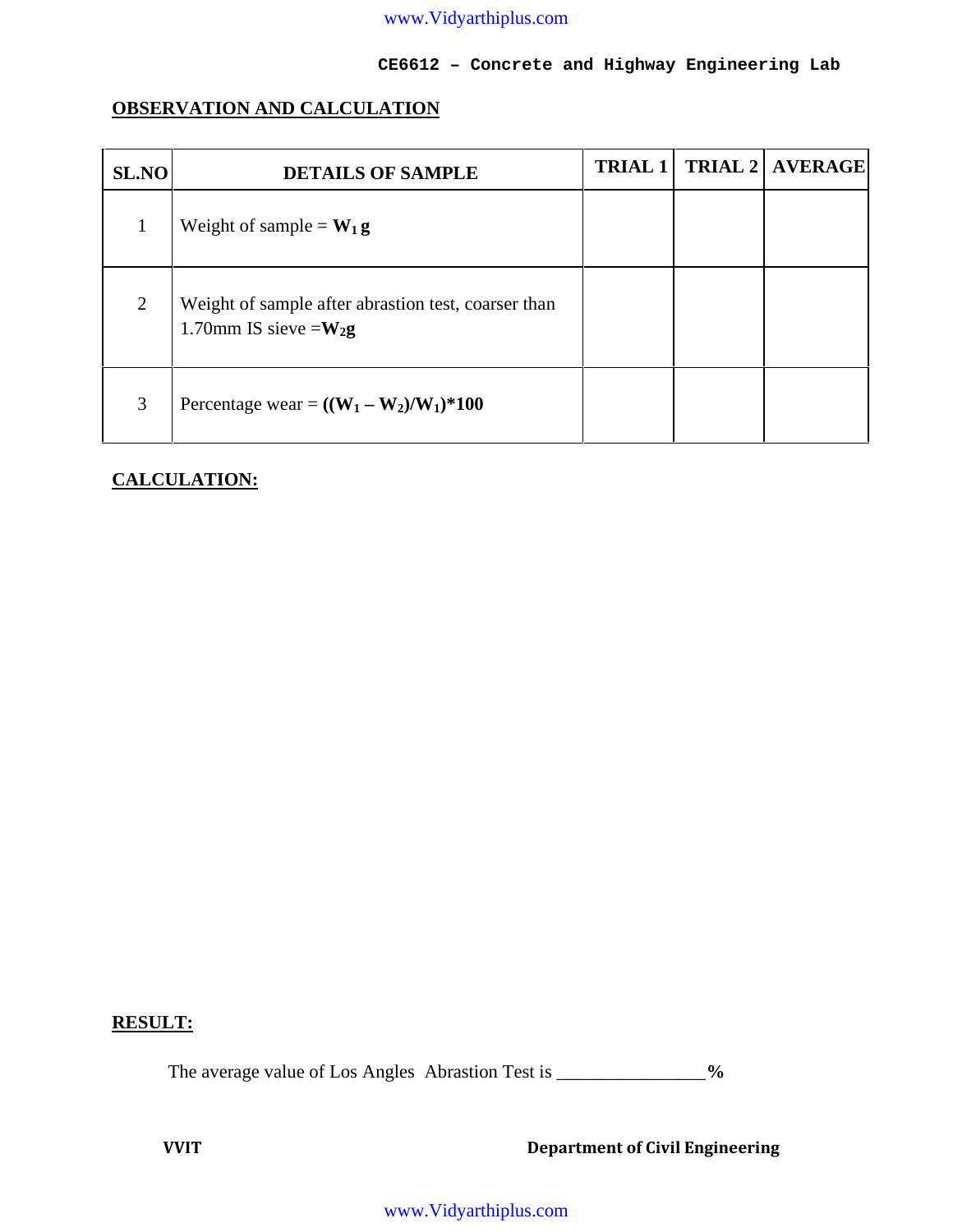#### **EX.NO:11**

**DATE:**

## **WATER ABSORPTION TEST ON COARSE AGGREGATE AIM:**

To determine the water absorption of given coarse aggregate

#### **APPARATUS REQUIRED**:

Container, Balance, Electric Oven

#### **PROCEDURE.**

- 1) The coarse aggregate passing through IS 10mm sieve is taken about **200g.**
- 2) They are dried in an oven at a temperature of  $110^{\circ} \pm 5^{\circ}$ C for 24 hours.
- 3) The coarse aggregate is cooled to room temperature.
- 4) Its weight is taken as (**W1g)**
- 5) The dried coarse aggregate is immersed in clean water at a temperature  $27^{\circ} \pm 2^{\circ}C$  for **24 hours.**
- 6) The coarse aggregate is removed from water and wiped out of traces of water with a cloth
- 7) Within three miniutes from the removal of water, the weight of coarse aggregate **W2 is**

found out

8) The above procedure is repeated for various samples.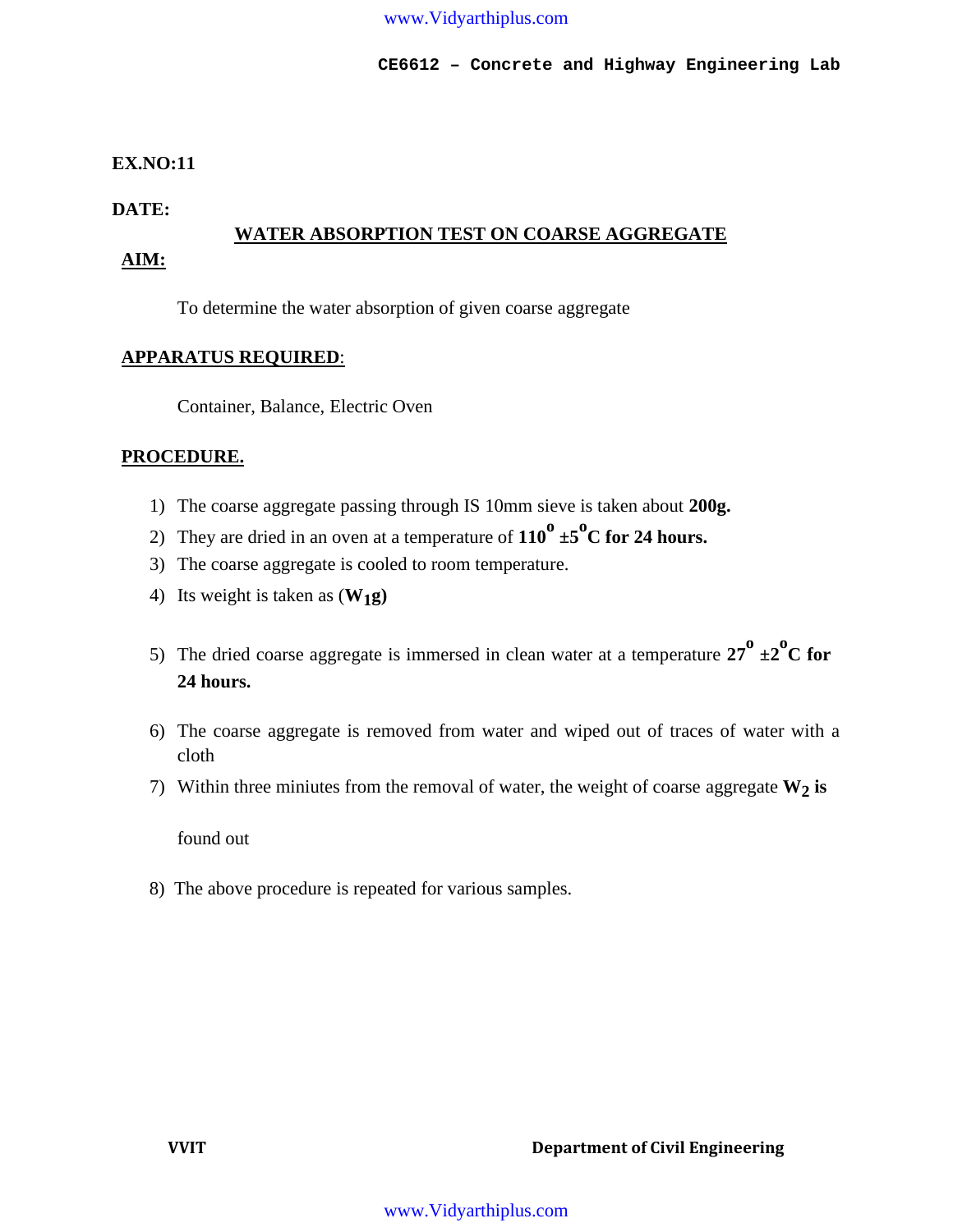## **CE6612 – Concrete and Highway Engineering Lab**

## **OBSERVATION:**

| <b>Sample</b><br>No. | Weight of oven<br><b>Dried specimen</b><br>$(W_1)$ | <b>Weight of saturated</b><br>specimen<br>$(W_2)$ | Weight of water<br>Absorbed<br>$W_3 = (W_2-W_1)$ | % of water<br>absorption<br>$(W_3/W_1)$ x 100 |
|----------------------|----------------------------------------------------|---------------------------------------------------|--------------------------------------------------|-----------------------------------------------|
|                      | grams                                              | grams                                             | grams                                            |                                               |
|                      |                                                    |                                                   |                                                  |                                               |
|                      |                                                    |                                                   |                                                  |                                               |
|                      |                                                    |                                                   |                                                  |                                               |
|                      |                                                    |                                                   |                                                  |                                               |
|                      |                                                    |                                                   |                                                  |                                               |

## **CALCULATION:**

#### **RESULT:**

Water absorption of the coarse aggregate is \_\_\_\_\_\_\_\_\_\_\_\_**%**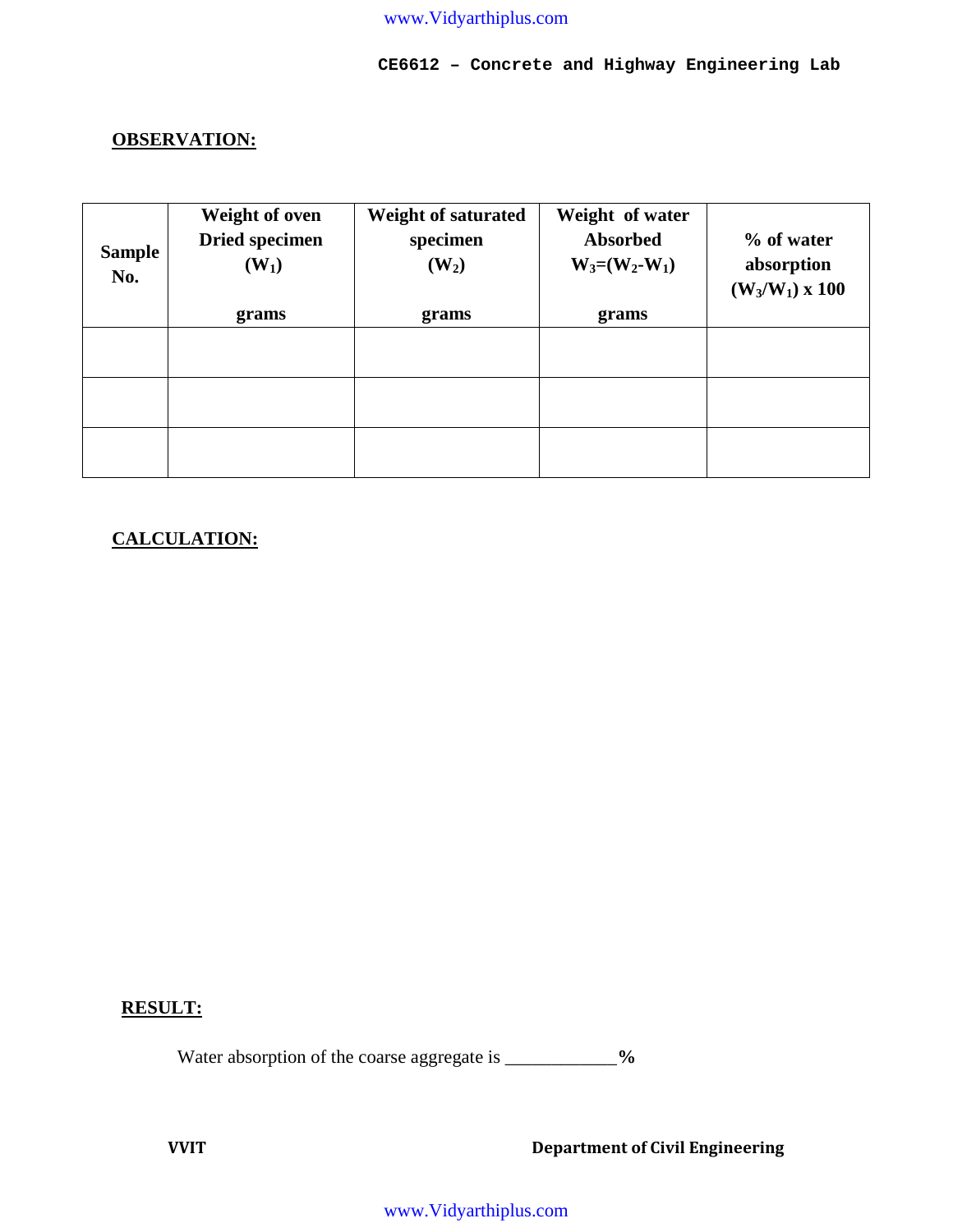## **EX.NO:12 DATE:**

#### **FLASH AND FIRE POINT TEST**

## **AIM:**

To determine the flash and fire point of a given bituminous material.

#### **APPARATUS REQUIRED:**

Pensky- martens closed cup tester, thermometer, heating source, flame exposure.

#### **PROCEDURE:**

- 1. All parts of the cup are cleaned and dried thoroughly before the test is started.
- 2. The material is filled in the cup upto a mark. The lid is placed to close the cup in a closed system. All accessories including thermometer of the specified range are suitably fixed.
- 3. The bitumen sample is then heated. The test flame is lit and adjusted in such a way that the size of a bed is of 4mm diameter. The heating o f sample is done at a rate **of 5<sup>o</sup> to 6 <sup>o</sup>C per** minute. During heating the sample the stirring is done at a rate of approximately **60 revolutions per minute.**
- 4. The test flame is applied at intervals depending upon the expected flash and fire points and corresponding temperatures at which the material shows the sign of flash and fire are noted.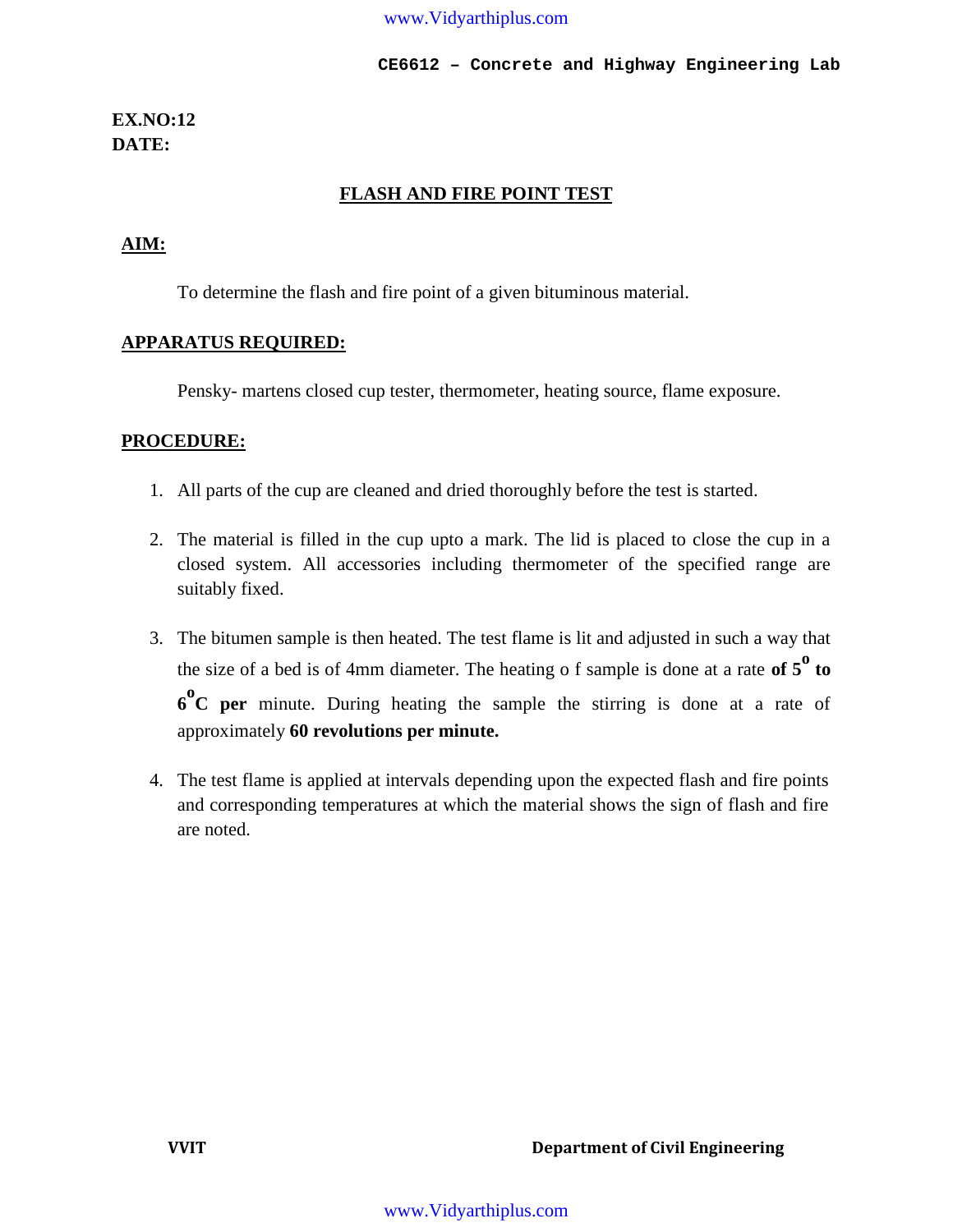## **OBSERVATION AND CALCULATION**:

|                    |  | <b>MEANVALUE</b> |                           |                           |
|--------------------|--|------------------|---------------------------|---------------------------|
| <b>TEST</b>        |  | o                | $\mathbf{0}_{\mathbf{C}}$ | $\mathbf{0}_{\mathbf{C}}$ |
| <b>FLASH POINT</b> |  |                  |                           |                           |
| <b>FIRE POINT</b>  |  |                  |                           |                           |

#### **RESULT:**

The temperature at which the flame application that causes a bright flash

\_\_\_\_\_\_\_\_\_\_\_\_ **<sup>o</sup><sup>C</sup>** and temperature at which the sample catches fire \_\_\_\_\_\_\_\_\_\_\_\_\_\_\_\_**oC**.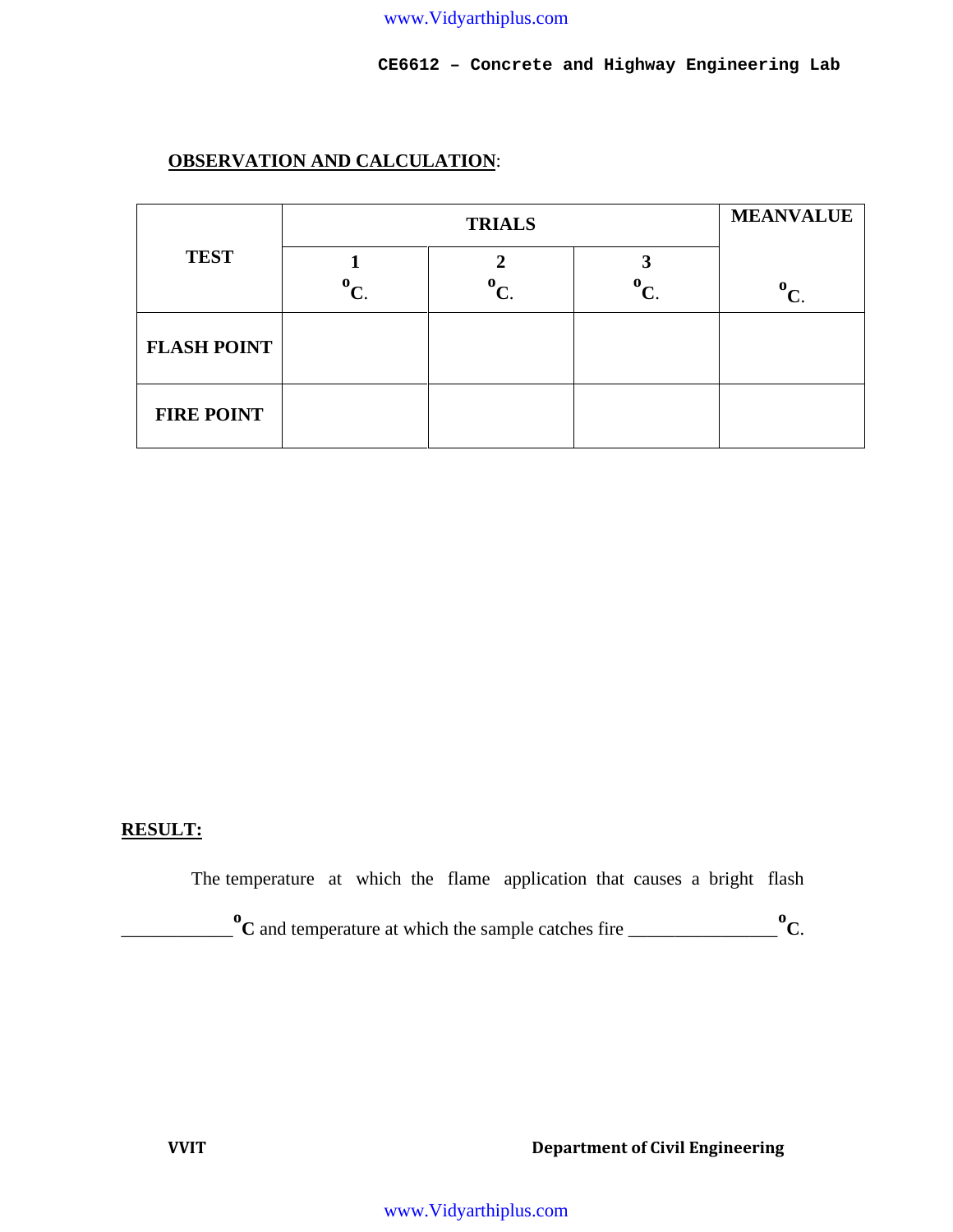#### **CE6612 – Concrete and Highway Engineering Lab**

#### **EX.NO:13**

**DATE:**

#### **SPECIFIC GRAVITY TEST FOR BITUMEN**

#### **AIM:**

To determine the specific gravity of given Bituminous material.

#### **APPARATUS REQUIRED**:

Specific gravity bottle, balance and distilled water.

#### **PROCEDURE:**

- 1. The clean, dried specific gravity bottle is weighed let that be **W1gm**
- 2. Than it is filled with freah distilled water and then kept in water bath for at least half an hour at temperature  $27^{\circ}C \pm 0.1^{\circ}C$ .
- 3. The bottle is then removed and cleaned from outside. The specific gravity bottle containing distilled water is now weighed. Let this be **W2gm.**
- 4. Then the specific gravity bottle is emptied and cleaned. The bituminious material is heated to a pouring temperature and the material is poured half the bottle, by taking care to prevent entry of air bubbles. Then it is weighed. Let this be W3gm.
- 5. The remaining space in specific gravity bottle is filled with distilled water at **<sup>27</sup>o<sup>C</sup>** and is weighed. Let this be **W4gm.**

 $(W_3 - W_1)$ **Specific gravity of bituminous material = ----------------------------------**  $(W_2 - W_1) - (W_4 - W_3)$ 

#### **RESULT:**

**VVIT Department of Civil Engineering** The specific gravity of given bituminous binder is \_\_\_\_\_\_\_\_\_\_\_\_\_\_\_\_\_\_\_\_\_\_\_\_\_\_\_\_\_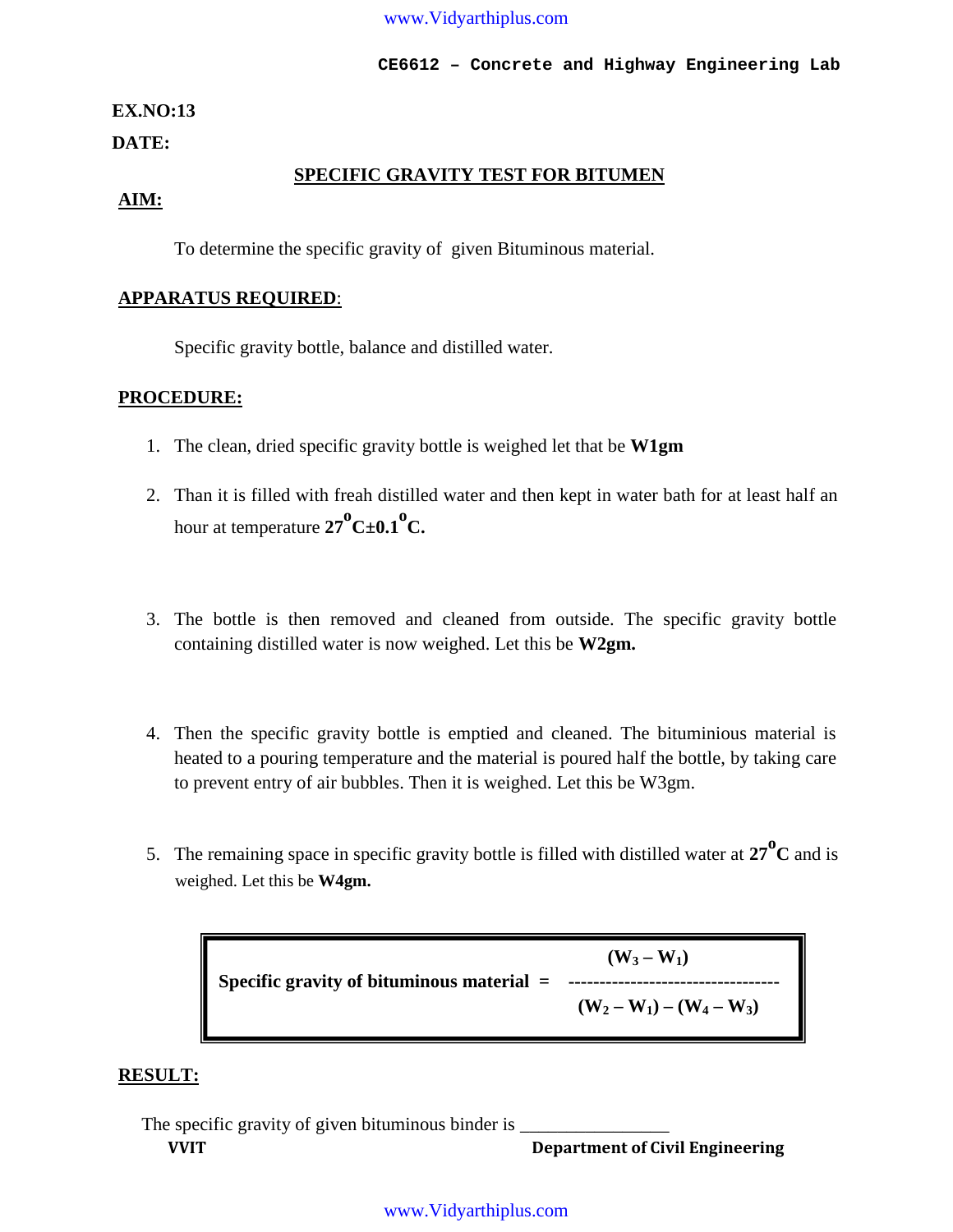#### **EX.NO:14**

**DATE:**

#### **DETERMINATION OF PENETRATION VALUE OF BITUMEN**

#### **AIM**:

To determine the consistency of bituminous material

#### **APPARATUS REQUIRED:**

Penetration apparatus, thermometer, time measuring device, transfer dish, water bath, needle, container.

#### **PROCEDURE.**

1. Soften the material to a pouring consistency at a temperature not more than **<sup>60</sup>o<sup>C</sup>** for tars **and 90o<sup>C</sup>** for bitumen above the approximate softening point and stir it thoroughly until it is homogenous and is free from air bubbles and water. Pour the melt into the container to

a depth atleast **10mm in** excess of the expected penetration. Protect the sample from dust

and allow it to cool in an atmosphere at a temperature between  $15^{\circ}$  to  $30^{\circ}$ C for one hour. Then place it along with the transfer dish in the water bath at  $25.0^{\circ} \pm 0.1^{\circ}C$  and allow it to remain for **1 to**  $1^{1/2}$  **hour**. The test is carried out at  $25.0^{\circ}$  ±0.1°C, unless otherwise stated.

- 2. Fill the transfer dish water from the water bath to depth sufficient to cover the container completely. Place the sample in it and put it upon the stand of the penetration apparatus.
- 3. Clean the needle with benzene, dry it and load with weight. The total moving load **required is 100±0.25gms,** including the weight of the needle, carrier and super-imposed weights
- 4. Adjust the needle to make contact with the surface of the sample. This may be done by placing the needle point with its image reflected by the surface of the bituminous material.

#### **VVIT Department of Civil Engineering**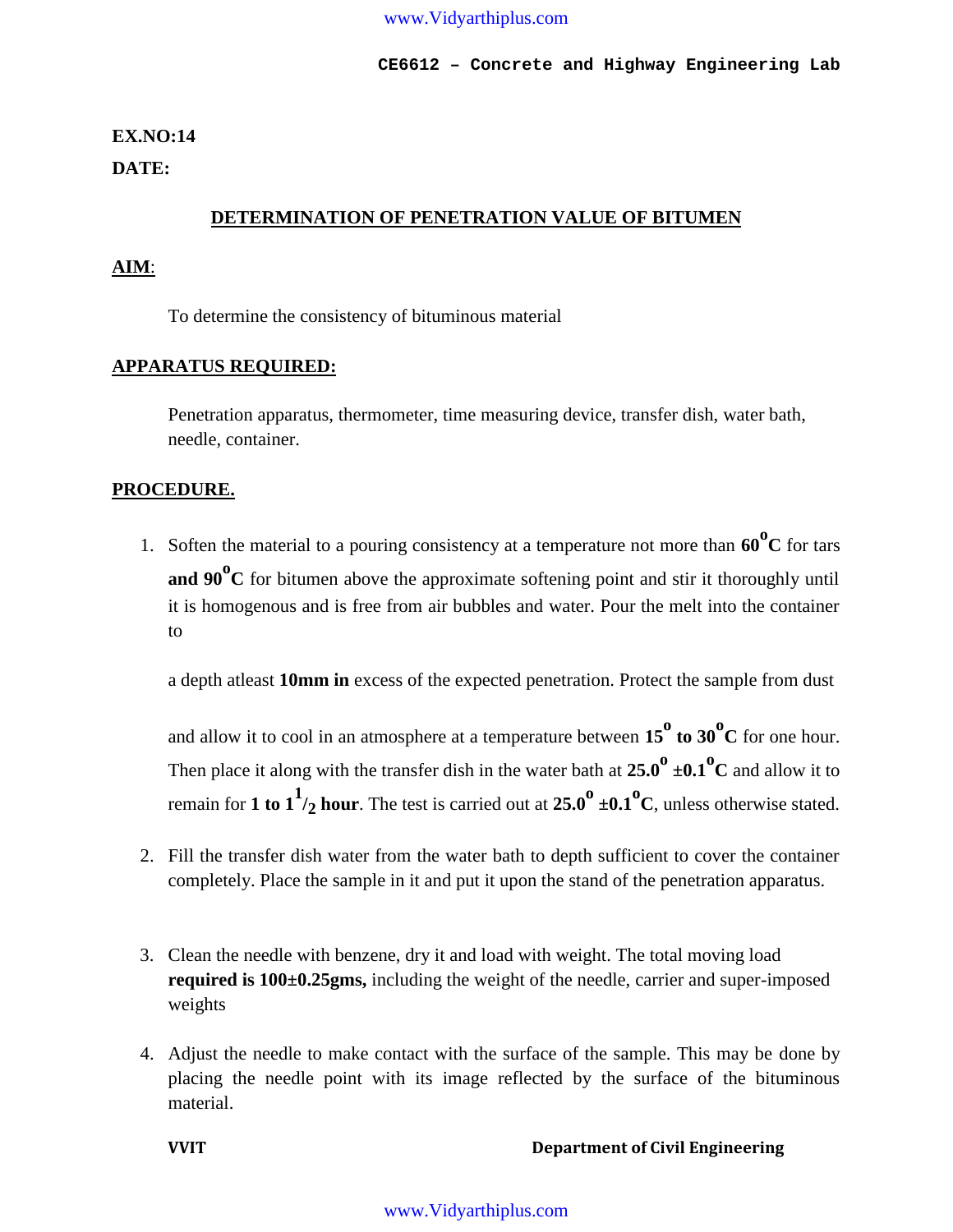- 5. Make the pointer of the **dial to read zero** or note the initial dial reading
- 6. Release the needle for exactly five seconds
- 7. Adjust the penetration machine to measure the distance penetrated.
- 8. Make at **least 3 reading** at points on the surface of the sample not less than **10mm** apart and not less than **10mm** from the side of the dish. After each test return the sample and transfer dish to the water bath and wash the needle clean with benzene and dry it. In case of material of penetration greater **than 225** three determinations on each of the two identical tests specimens using a separate needle for each determination should be made, leaving the needle in the sample onj completion of each determinations to avoid disturbance of the specimen.

## **RESULT:**

The Penetration value of given bitumen is \_\_\_\_\_\_\_\_\_\_\_\_\_\_\_\_**mm.**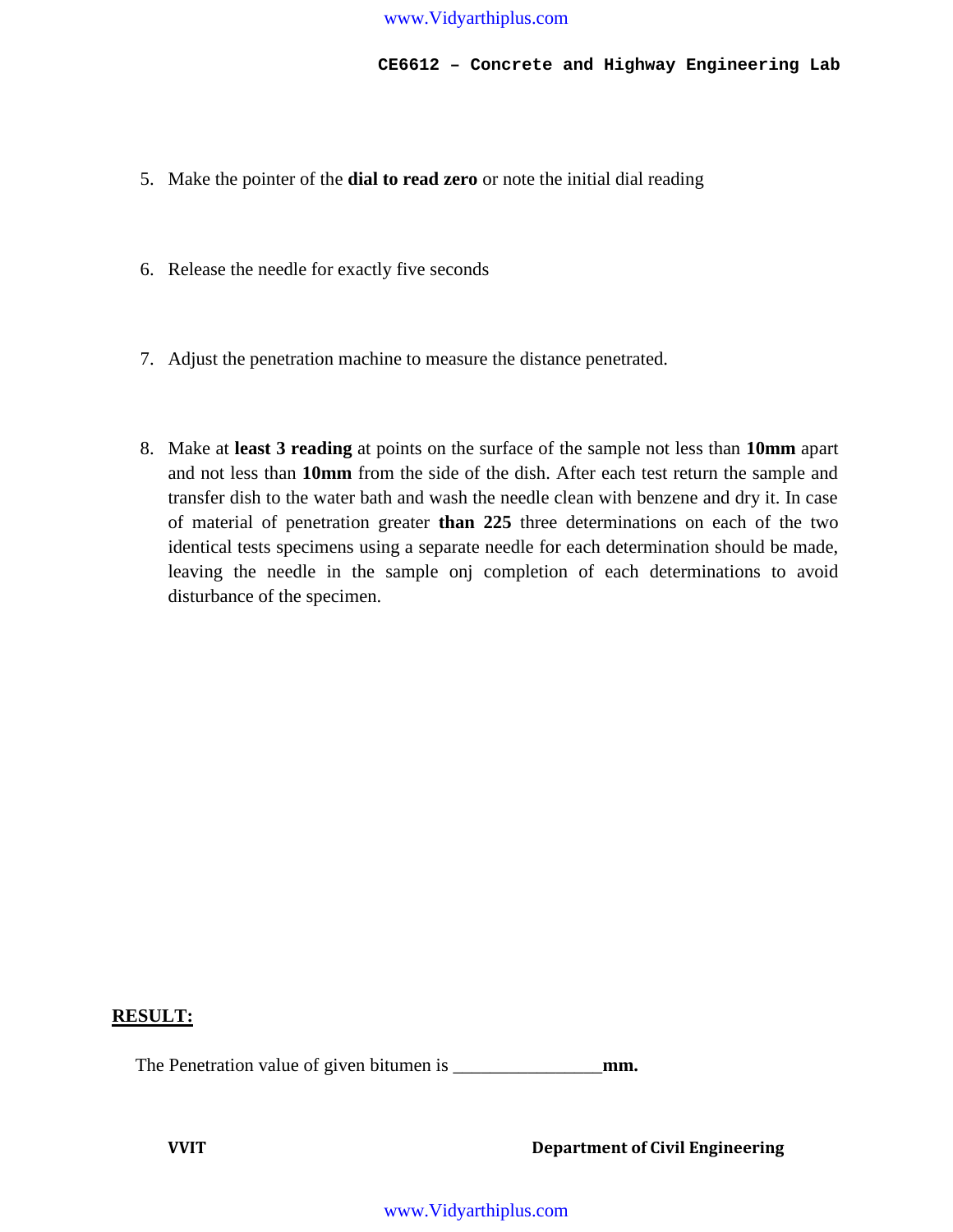**CE6612 – Concrete and Highway Engineering Lab**

## **EX.NO:15**

**DATE:**

## **DETERMINATION OF SOFTENING POINT OF BITUMINOUS MATERIAL**

## **AIM:**

To determine the softening point of bitumen

#### **APPARATUS REQUIRED:**

Ring and Ball apparatus, Water bath with stirrer, Thermometer, Glycerin, etc. Steel balls each of **9.5mm and weight of 2.5±0.08gm.**

#### **PROCEDURE.**

- 1. Heat the material to a temperature between  $75^{\circ}$   $100^{\circ}$ C above its softening point, stir until, it is completely fluid and free from air bubbles and water. If necessary filter it through **IS sieve 30**. Place the rings, previously heated to a temperature approximating to that of the molten material. On a metal plate which has been coated with a mixture of equal parts of glycerin and dextrin. After cooling for **30 minutes in air**, level the material in the ring by removing the excess with a warmed, sharp knife.
- 2. Assemble the apparatus with the rings, thermometer and ball guides in position.
- 3. Fill the bath with distilled water to a height of 5**0mm** above the upper surface of the rings. The starting temperature should be  $\mathbf{5^0 C}$
- 4. Apply heat to the bath and stir the liquid so that the temperature rises at a uniform rate of **5±0.5oC per minute**
- 5. Note down the temperature when any of the steel ball with bituminous coating touches the bottom plate.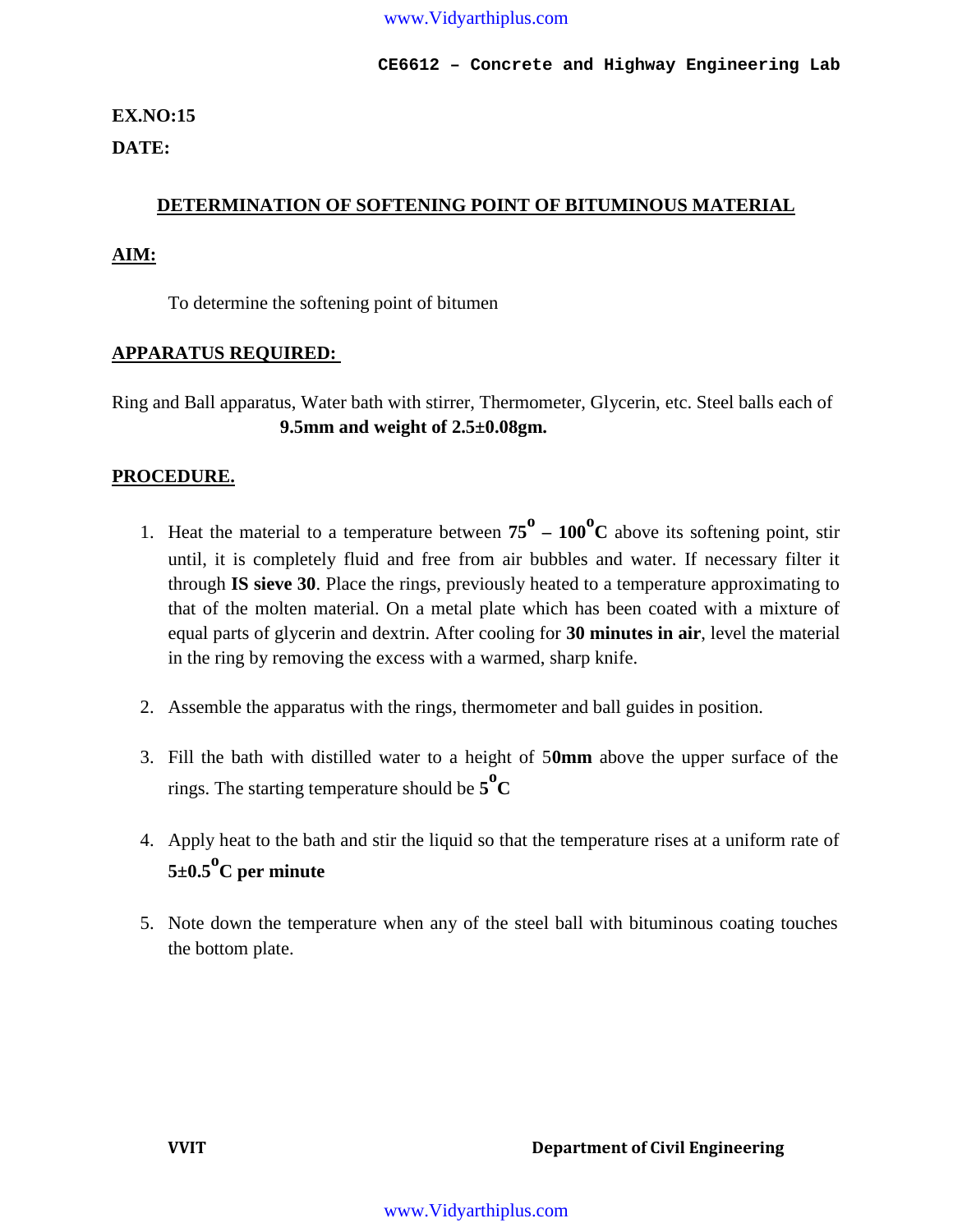#### **CE6612 – Concrete and Highway Engineering Lab**

## **RECORD AND OBSERVATION:**

| <b>Specification</b>                                     |  |
|----------------------------------------------------------|--|
| Temperature when the ball touches bottom, $\mathrm{^0C}$ |  |
| Average softening point of bitumen                       |  |

## **RESULT:**

The Softening value of given bitumen is \_\_\_\_\_\_\_\_\_\_\_\_\_\_\_\_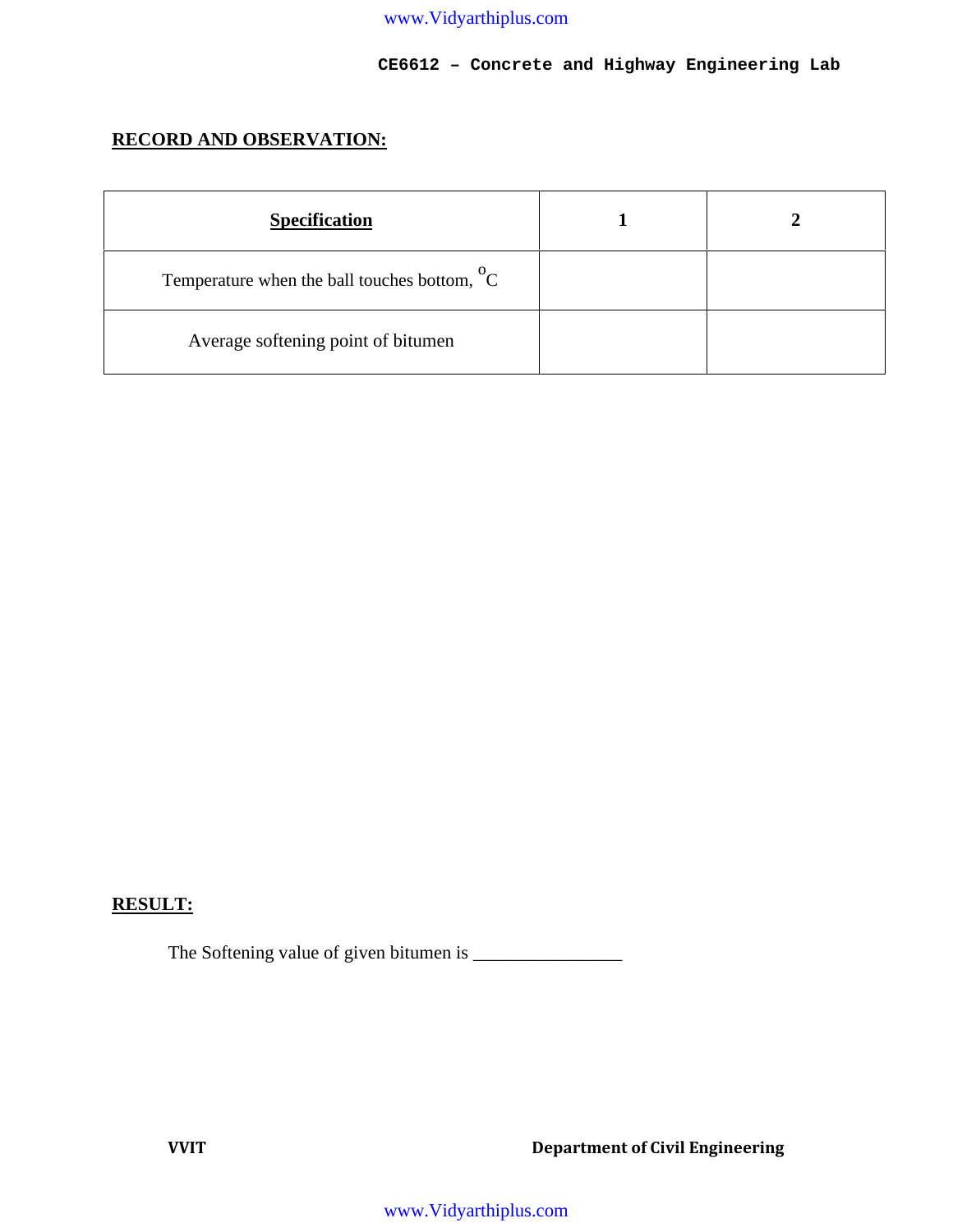#### **EX.NO:16**

**DATE:**

## **DETERMINATION OF DUCTILITY OF THE BITUMEN**

#### **AIM:**

- 1. To measure the ductility of a given sample of bitumen
- 2. To determine the suitability of bitumen for its use in road construction

## **APPARATUS REQUIRED:**

Briquette mould, **(length – 75mm, distance between clips – 30mm, width at mouth of clips – 20mm, cross section at minimum width – 10mm x 10mm),** Ductility machine with water bath a pulling device at a precaliberated rate, a putty knife, thermometer.

#### **PROCEDURE**

- 1. Melt the bituminous test material completely at a temperature of **75<sup>o</sup>C to 100<sup>o</sup>C** above the approximate softening point until it becomes thoroughly fluid
- 2. Strain the fluid through **IS sieve 30**.
- 3. After stirring the fluid, pour it in the mould assembly and place it on a brass plate
- 4. In order to prevent the material under test from sticking, coat the surface of the plate and interior surface of the sides of the mould with mercury or by a mixture of equal parts of glycerin and dextrin
- 5. After about **30 – 40** minutes, keep the plate assembly along with the sample in a water bath. Maintain the temperature of the water bath at **27<sup>o</sup>C** for half an hour.
- 6. Remove the sample and mould assembly from the water bath and trim the specimen by leveling the surface using a hot knife.
- 7. Replace the mould assembly in water bath maintained at **27<sup>o</sup>C for 80 to 90** minutes
- 8. Remove the sides of the moulds
- 9. Hook the clips carefully on the machine without causing any initial strain

**VVIT Department of Civil Engineering**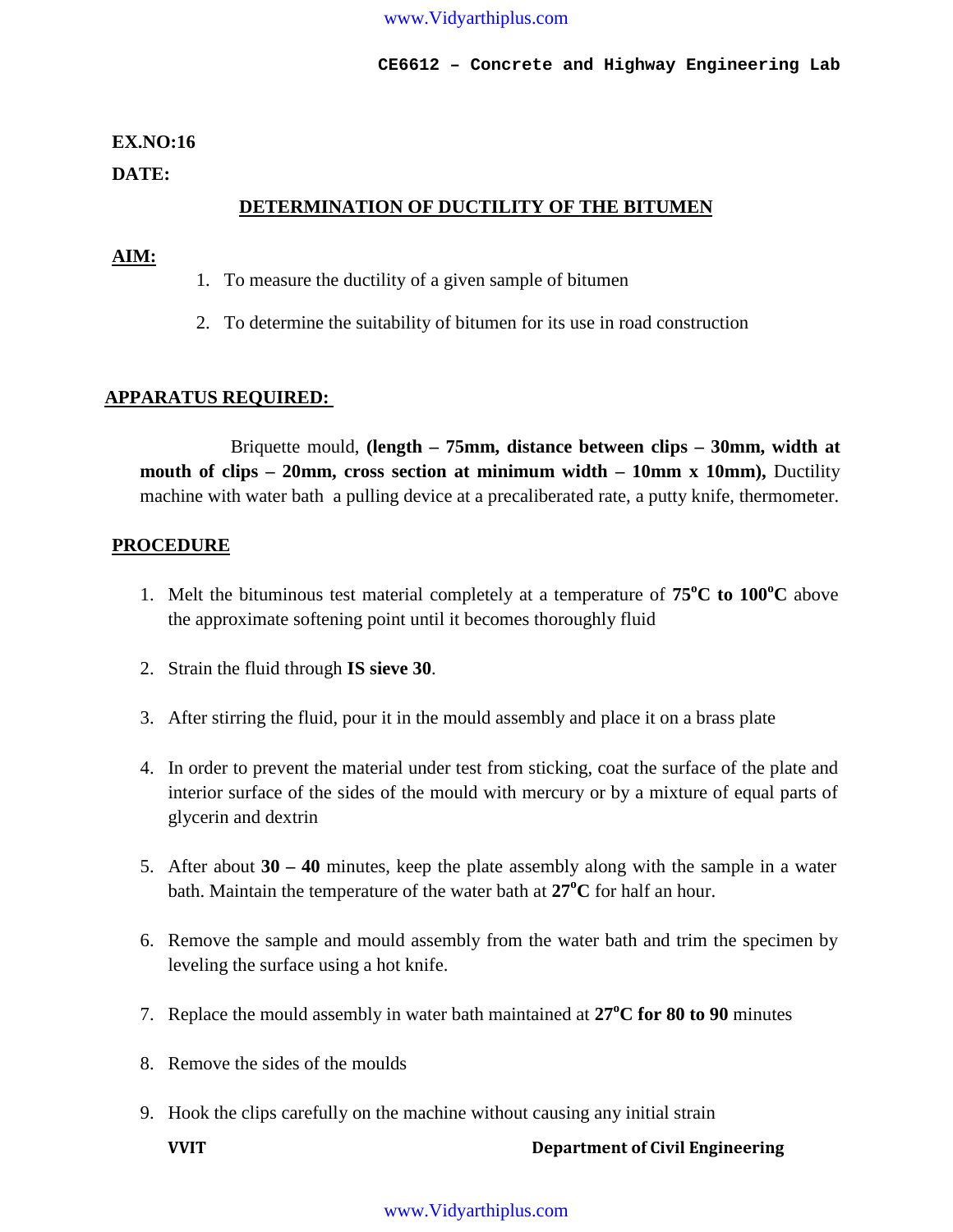- 10. Adjust the pointer to read zero
- 11. Start the machine and pull two clips horizontally at a speed of **50mm** per minute
- 12. Note the distance at which the bitumen thread of specimen breaks.
- 13. Record the observations in the proforma and compute the ductility value report the mean of two observations, rounded to nearest whole number as the "**Ductility Value**"

#### **RECORD AND OBSERVATIONS:**

| I. Bitumen grade                       |  |
|----------------------------------------|--|
| <b>II.</b> Pouring temperature ${}^0C$ |  |
| III. Test temperature ${}^{0}C$        |  |
| IV. Periods of cooling, minutes        |  |
|                                        |  |
| a) In air                              |  |
| b) In water bath before trimming       |  |
| c) In water bath after trimming        |  |

#### **RESULT:**

The Ductility value of given bitumen is \_\_\_\_\_\_\_\_\_\_\_\_\_\_\_\_\_\_\_\_**mm.**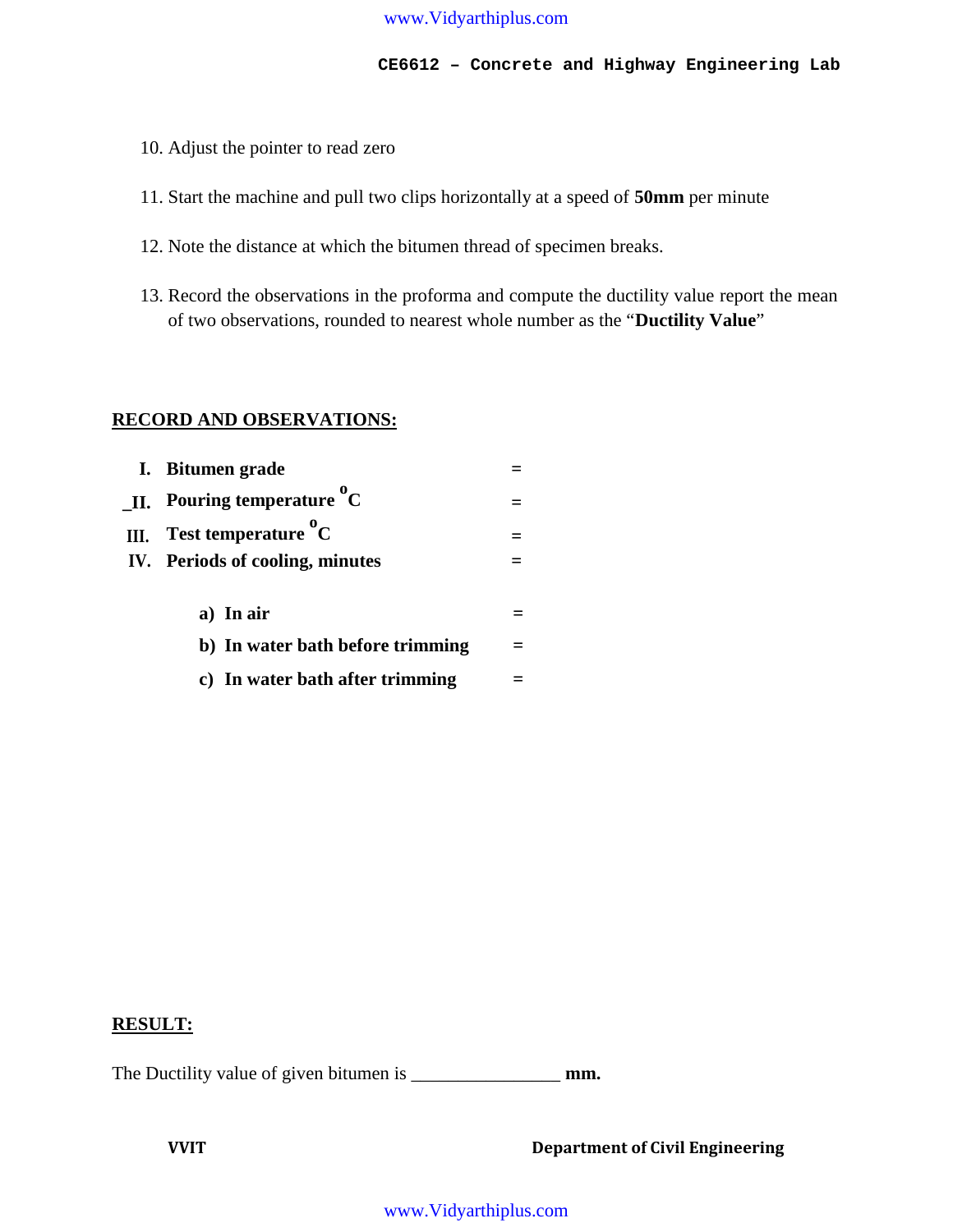## **EX.NO:17**

**DATE:**

## **DETERMINATION OF VISCOSITY OF BITUMINOUS MATERIAL AIM:**

To determine the viscosity of bituminous binder.

#### **APPARATUS REQUIRED:**

A orifice viscometer **(one of 4.0mm diameter used to test cut back grades 0 and 1 and 10mm** orifice to test all other grades), water bath, stirrer and thermometer.

## **PROCEDURE**:

- 1. Adjust the tar viscometer so that the top of the tar cup is leveled. Select the test temperature. Heat the water in water bath to the temperature specified for the test and maintains it within  $\pm 0.1^\circ$ C of the specified temperature throughout the duration of test. Rotate the stirrer gently at frequent intervals or perfectly continuously
- 2. Clean the tar cup orifice of the viscometer with a suitable solvent and dry thoroughly
- 3. Warm and stir the material under examination to **<sup>20</sup>o<sup>C</sup>** above the temperature specified for test and cool, while continuing the stirring.
- 4. When the temperature falls slightly above the specified temperature, pour the tar into the cup until the leveling peg on the valve rod is just immersed when the latter is vertical.
- 5. Pour into the graduated receiver **20ml** of mineral oil, or one percent by weight solution of soft soap, and place it under the orifice of the tar cup.
- 6. Place the other thermometer in the tar and stir until the temperature is **within**  $\pm 0.1^\circ$ **C** of the specified temperature. When this temperature has been reached, suspend the thermometer coaxially with the cup and with its bulb approximately at the geometric center of the tar.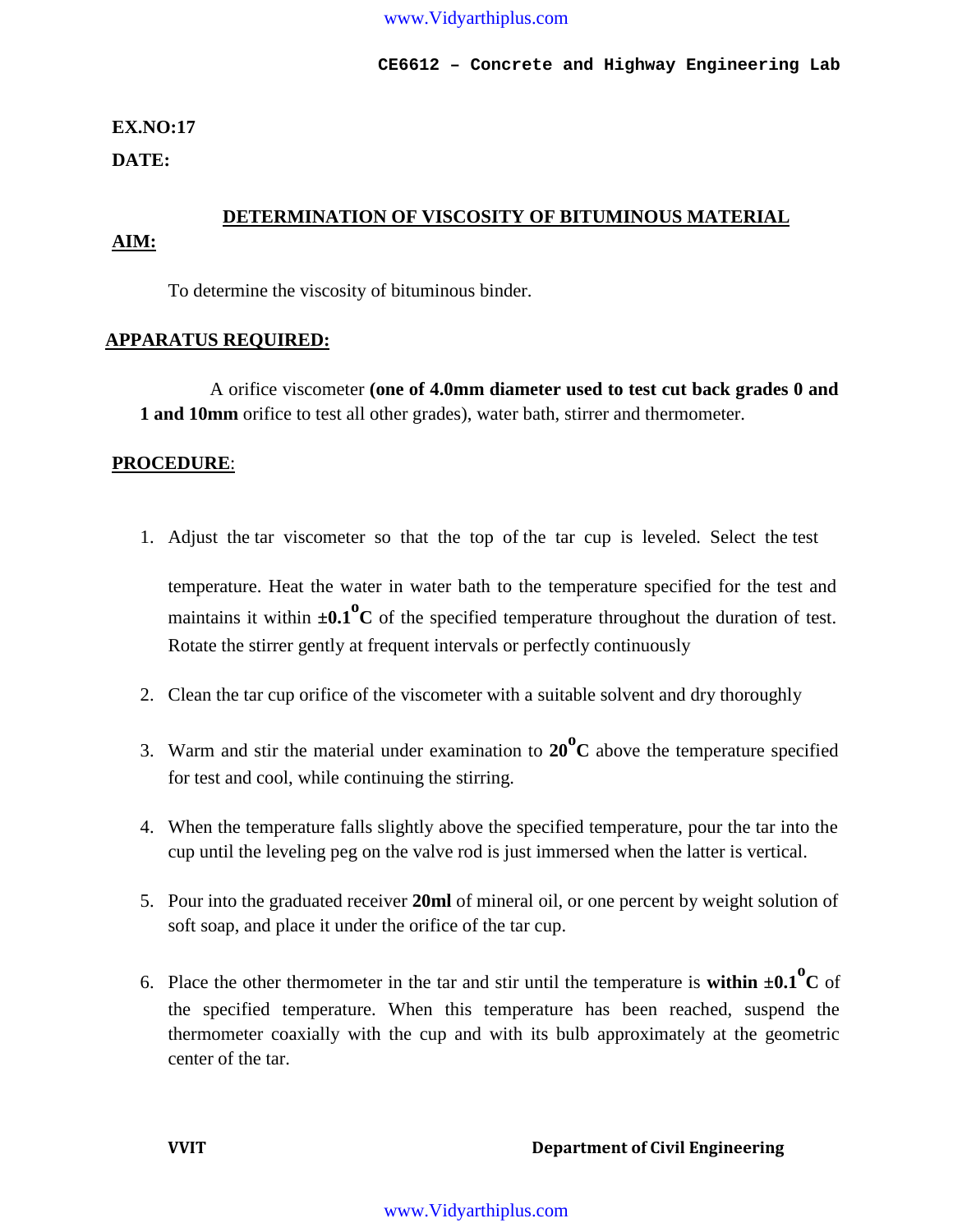- 7. Allow the assembled apparatus to stand for five minutes during which period the thermometer reading should remain within **0.05o<sup>C</sup>** of the specified temperature. Remove the thermometer and quickly remove any excess of tar so that the final level is on the central line of the leveling peg when the valve is in vertical position.
- 8. Lift the valve and suspend it on valve support
- 9. Start the stop watch when the reading in the cylinder is **25ml** and stop it when it is **75ml.** note the time in seconds
- 10. Report the viscosity as the time taken in seconds by **50ml** of tar to flow out at the temperature specified for the test.

#### **RECORD AND OBSERVATION**:

| <b>Specification</b>              | Test 1         | Test 2         |
|-----------------------------------|----------------|----------------|
| Test temperature                  |                |                |
| Time taken to flow 50cc of binder |                |                |
| Viscosity                         | <b>Seconds</b> | <b>Seconds</b> |

#### **RESULT:**

The Viscosity value of given bitumen is \_\_\_\_\_\_\_\_\_\_\_\_\_\_\_**Seconds.**

**VVIT Department of Civil Engineering**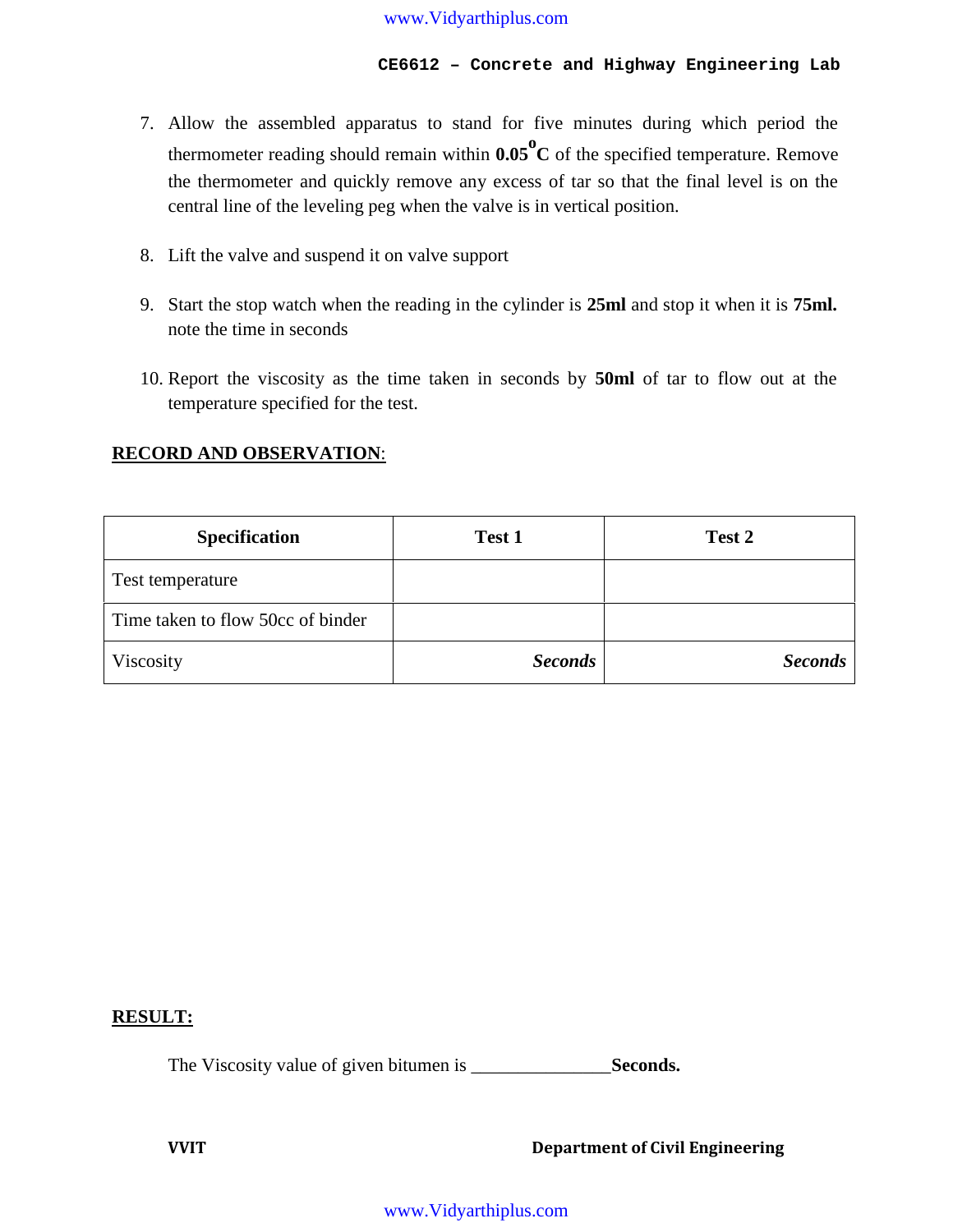## **EX.NO:18 DATE:**

## **DETERMINATION OF BITUMEN CONTENT BY CENTRIFUGE EXTRACTOR**

## **AIM:**

To determine quantity of bitumen in hot- mix paving mixtures and pavement samples Apparatus required:

#### **PROCEDURE:**

- 1. Weight a **1000 grams** sample of asphalt mix.
- 2. With the fork break the sample down to small pieces and heat the sample to about **<sup>115</sup>oC.**
- 3. Place the sample in the bowl and weight it.
- 4. Cover the sample in the bowl with benzene or trichloroethane and allow it to soak for one hour.
- 5. Weight filter ring. Place it around the edge of the bowl and clamp a lid on the bowl.
- 6. Place a beaker under the outlet.
- 7. Place the bowl in a centrifuge and rotate it gradually to increase the speed upto **3600rpm.** Rotate until the solvent ceases to flow from the outlet.
- 8. Stop the centrifuge, add **200ml** of trichoroethane or benzene and rotate it again.
- 9. Repeat the procedure until the extract is no longer cloudy and if fairly light in color.
- 10. Remove the filter from the bowl and dry in air.
- 11. Brush the loose particles from the filter into the bowl.
- 12. Dry the filter to constant weight in a oven at  $98^{\circ}$ C to  $105^{\circ}$ C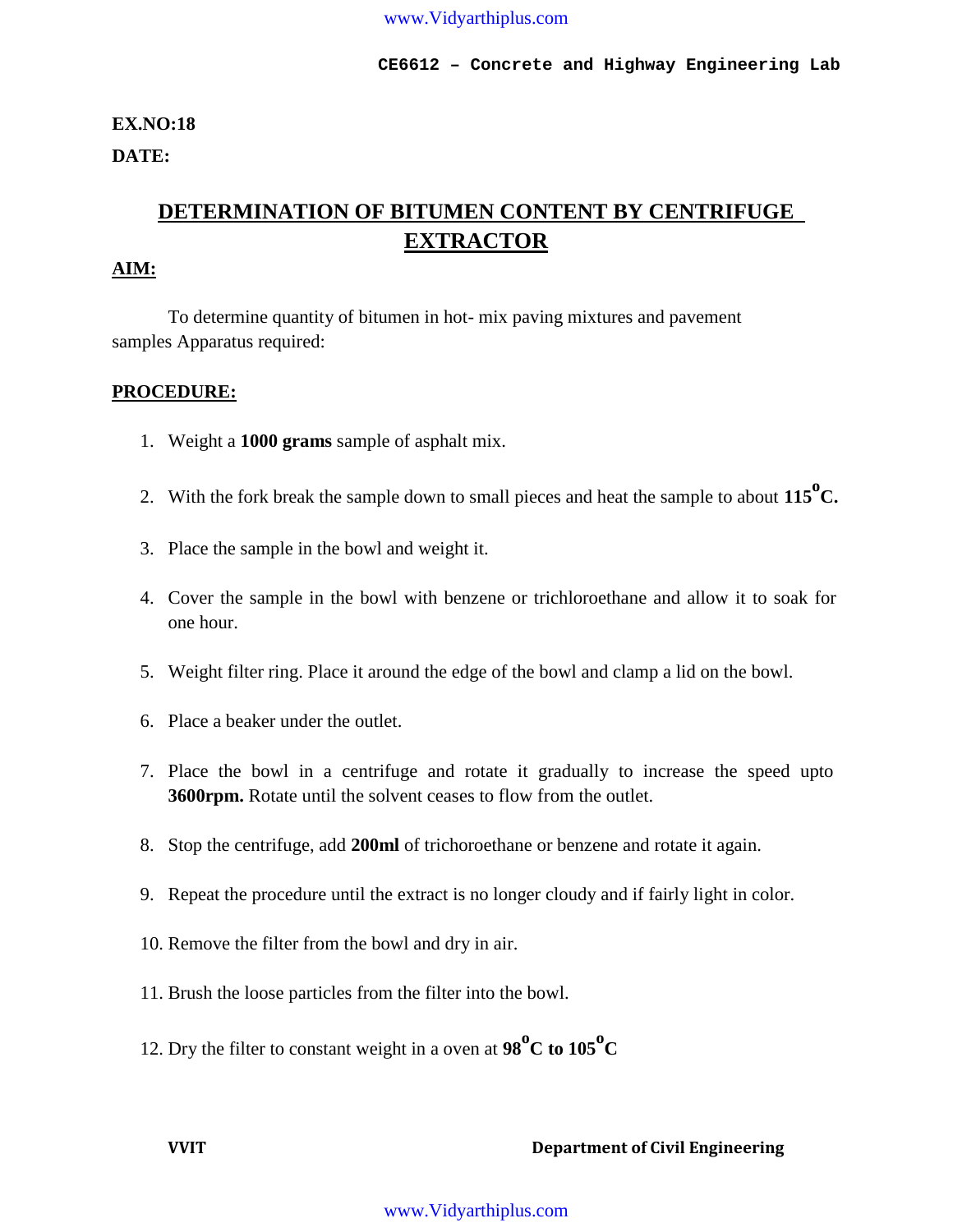- 13. Dry the contents of the bowl on a steam bath and then to constant in an oven at **<sup>98</sup>°<sup>C</sup>** to **<sup>105</sup>o<sup>C</sup>**
- 14. Obtain the weight of the filter and bowl with dry aggregates.

#### **RECORD AND OBSERVATION:**

#### **BEFORE TEST:**

| Weight of bowl + sample (W1)_________________________ grams |              |  |
|-------------------------------------------------------------|--------------|--|
| Weight of bowl                                              |              |  |
| Weight of filter                                            |              |  |
| <b>AFTER TEST:</b>                                          |              |  |
|                                                             |              |  |
| <b>Weight of filter</b>                                     | $(W5)$ grams |  |
|                                                             |              |  |
|                                                             |              |  |

#### **RESULT:**

The percentage of the bitumen in the given sample is \_\_\_\_\_\_\_\_\_\_\_\_\_\_\_\_\_%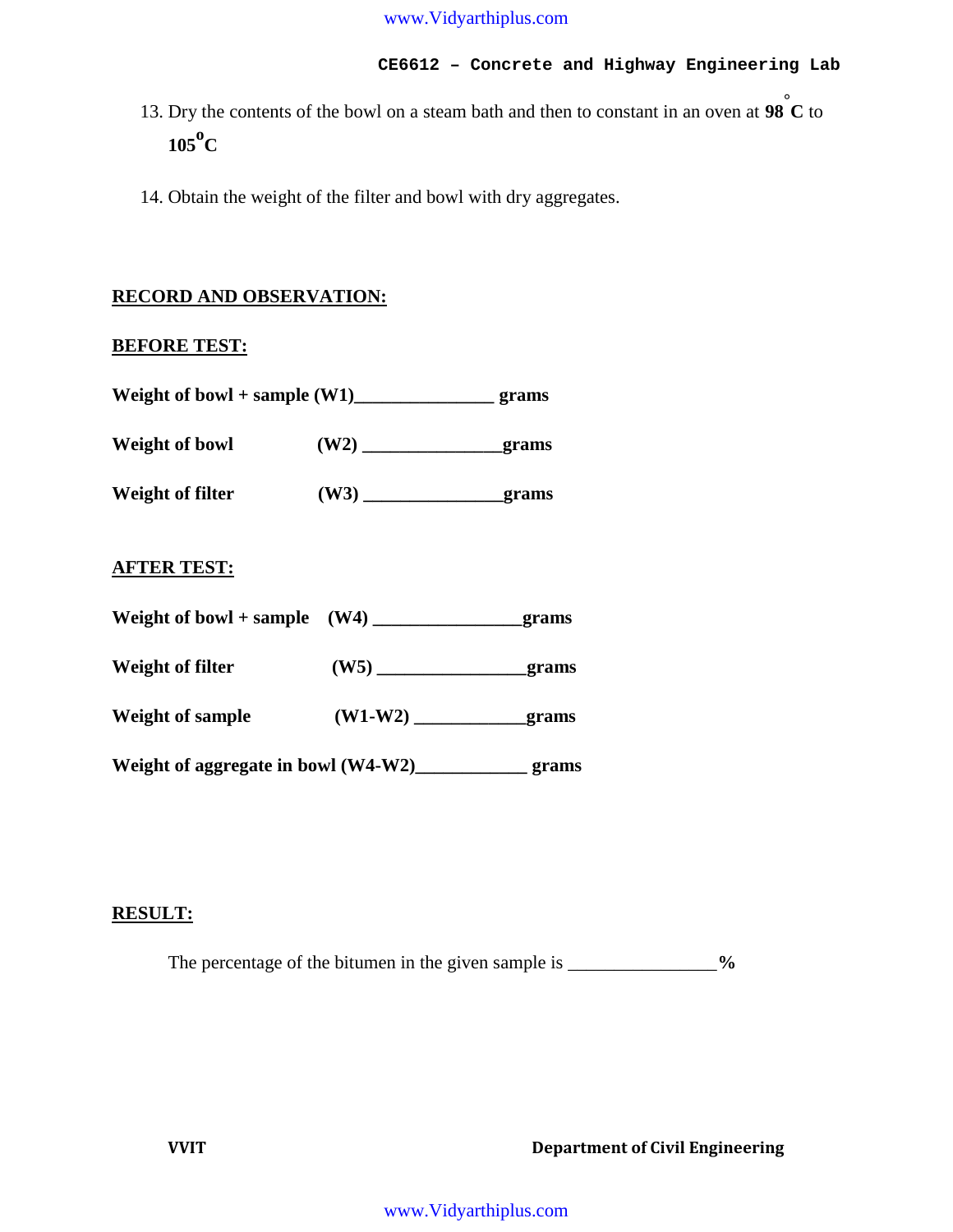## **EX.NO:19**

**DATE:**

## **BITUMINOUS MIX DESIGN BY MARSHALL METHOD**

## **AIM:**

To determine optimum binder content of given bituminous mix by marshall method of mix design.

#### **APPARATUS REQUIRED:**

Mould assembly, sample extractor, compaction pedestal and hammer, breaking head, loading machine flow meter, thermometers water bath and oven

#### **PROCEDURE:**

- 1. The coarse aggregates, fine aggregates and mineral filler material should be proportioned and mixed in such a way that final mix after blending has the graduation within the specified range.
- 2. Approximately **1200** grams of aggregates and filler are taken and heated to a temperature of  $175^{\circ}$ C to  $195^{\circ}$  C.
- 3. The compaction mould assembly and rammer are cleaned and kept pre- heated to a temperature of  $100^{\circ}$ C to  $145^{\circ}$ C. The bitumen is heated to temperature of  $121^{\circ}$ C to **138<sup><sup>o</sup>C**</sup> and the required quantity of first trial percentage of bitumen is added to the heated aggregate and thoroughly mixed using a mechanical mixer or by hand mixing with trowel.
- 4. Then the mix is heated and a temperature of **<sup>150</sup><sup>o</sup> to 160o<sup>C</sup>** is maintained and then the mix is transferred into the pre-heated mould and compacted by giving seventy five blows on each side.
- 5. The specific gravity values of different aggregates, filler and bitumen used are determined first. The theoretical specific gravity of the mix is determined.